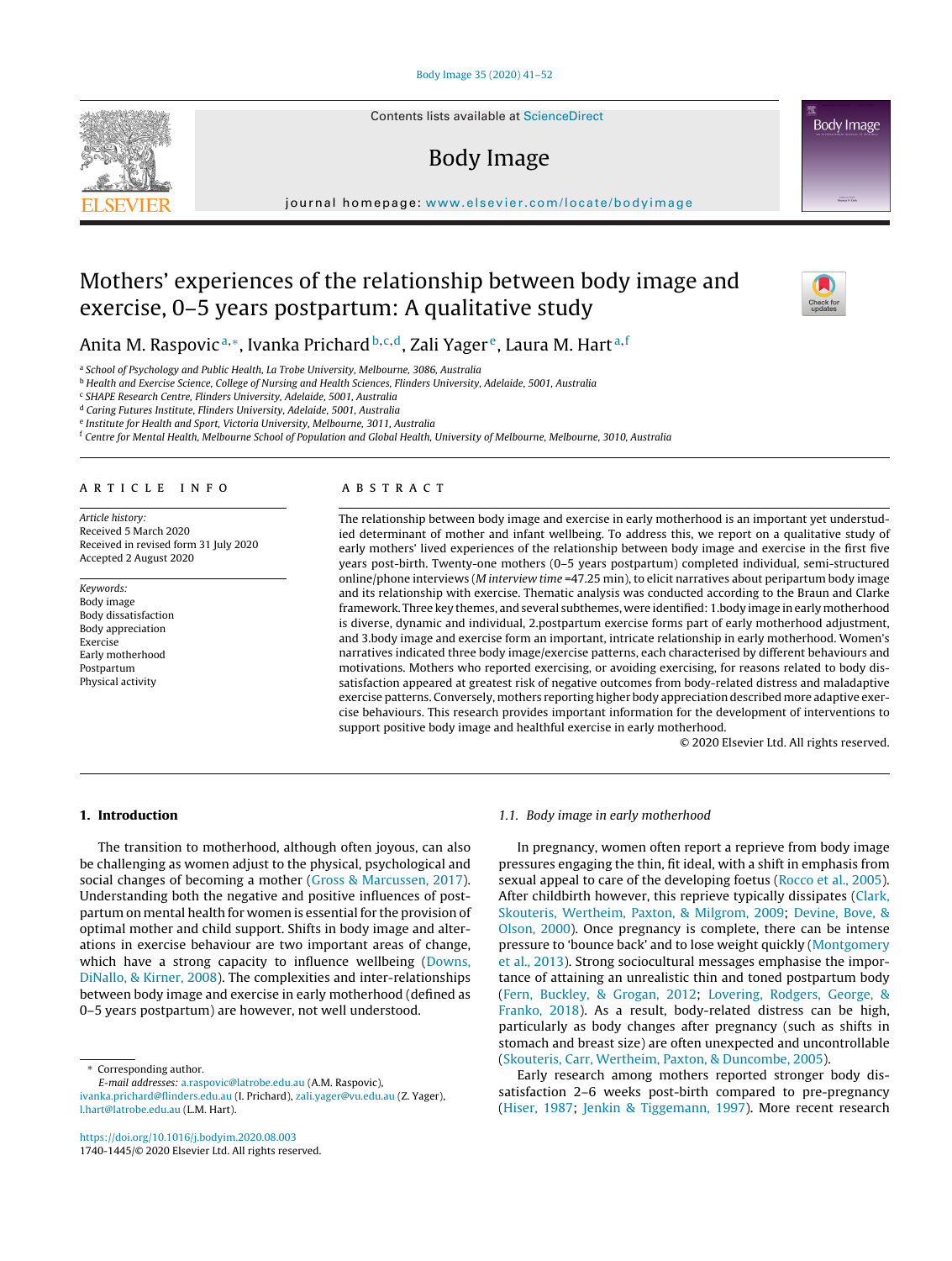has shown bodydissatisfaction increases significantly from 1 to 9 months postpartum, with a higher endorsement of body shame and avoidance of attention to body shape among women later postpartum [\(Gjerdingen](#page-10-0) et [al.,](#page-10-0) [2009\).](#page-10-0) One study reported that 87.4 % of participants wanted a smaller body at 12 months postpartum, compared to 75.5 % in pre-pregnancy [\(Rallis,](#page-10-0) [Skouteris,](#page-10-0) [Wertheim,](#page-10-0) [&](#page-10-0) [Paxton,](#page-10-0) [2007\).](#page-10-0) The existence of body dissatisfaction in the postpartum period is concerning [\(Clark,](#page-10-0) [Skouteris,](#page-10-0) [Wertheim,](#page-10-0) [Paxton,](#page-10-0) [&](#page-10-0) [Milgrom,](#page-10-0) [2009\)](#page-10-0) as it has been associated with a range of adverse outcomes, including disordered eating, higher body weight, poorer mental health, non-breastfeeding status and fewer immediate family relationships [\(Gjerdingen](#page-10-0) et [al.,](#page-10-0) [2009\).](#page-10-0)

Conversely, positive body image has been associated with a return to beneficial exercise postpartum ([Erbil,](#page-10-0) Ş[enkul,](#page-10-0) Baş[ara,](#page-10-0) Sağlam, [&](#page-10-0) [Gezer,](#page-10-0) [2012;](#page-10-0) [Hinton](#page-10-0) & [Olson,](#page-10-0) [2001\)](#page-10-0) and body appreciation, a key component of positive body image, may therefore hold important implications for mother wellbeing. Positive body image experiences have been reported in early motherhood. Some women report a new appreciation of body functionality after the amazing feats of pregnancy and postpartum infant care ([Fern,](#page-10-0) [Buckley,](#page-10-0) [&](#page-10-0) [Grogan,](#page-10-0) [2014;](#page-10-0) [Fox](#page-10-0) [&](#page-10-0) [Neiterman,](#page-10-0) [2015\).](#page-10-0) For example, [Strang](#page-11-0) [and](#page-11-0) [Sullivan](#page-11-0) [\(1985\)](#page-11-0) reported that women felt positive about their bodies at 2- and 6-weeks after birth, although they were still relatively negative compared to their pre-pregnancy attitudes. Some women report feeling stronger and fitter postpartum ([Clark](#page-10-0) et [al.,](#page-10-0) [2009b\).](#page-10-0)

Research has also suggested that body dissatisfaction and body appreciation can co-exist during early motherhood ([DeLuca](#page-10-0) [&](#page-10-0) [Bustad,](#page-10-0) [2017\).](#page-10-0) Overall however, studies tracking body image more than 1-year post-birth are lacking, but the existing research is clear in its findings that postpartum body image is complex.

#### 1.2. Exercise in early motherhood

In addition to body image changes, many postpartum women report decreases in their exercise, which has also been associated with several negative outcomes, including poorer physical and mental health, disordered eating, and higher body weight ([Davenport,](#page-10-0) [Giroux,](#page-10-0) [Sopper,](#page-10-0) [&](#page-10-0) [Mottola,](#page-10-0) [2011;](#page-10-0) [Downs](#page-10-0) et [al.,](#page-10-0) [2008;](#page-10-0) [Walker,](#page-11-0) [Xie,](#page-11-0) [Hendrickson,](#page-11-0) [&](#page-11-0) [Sterling,](#page-11-0) [2016\).](#page-11-0) Exercise is considered a subset of physical activity and involves planned and structured physical movement, while physical activity refers to bodily activity more broadly which expends energy ([Ashdown-Franks](#page-10-0) et [al.,](#page-10-0) [2020\).](#page-10-0) Exercise has been shown to be beneficial for post-natal depressive symptoms ([Downs](#page-10-0) et [al.,](#page-10-0) [2008\),](#page-10-0) postpartum weight [\(Davenport](#page-10-0) et [al.,](#page-10-0) [2011\),](#page-10-0) fatigue and stress ([Yang](#page-11-0) [&](#page-11-0) [Chen,](#page-11-0) [2018\),](#page-11-0) pelvic floor strength ([Mørkved](#page-10-0) [&](#page-10-0) [Bø,](#page-10-0) [2014\),](#page-10-0) and role modelling for children ([Edwardson](#page-10-0) [&](#page-10-0) [Gorely,](#page-10-0) [2010\).](#page-10-0)

Early mothers tend to engage in reduced levels of exercise ([Abbasi](#page-10-0) [&](#page-10-0) [van](#page-10-0) [den](#page-10-0) [Akker,](#page-10-0) [2015;](#page-10-0) [Bellows-Riecken](#page-10-0) [&](#page-10-0) [Rhodes,](#page-10-0) [2008\)](#page-10-0) ([Armstrong,](#page-10-0) [Bauman,](#page-10-0) [&](#page-10-0) [Davies,](#page-10-0) [2000;](#page-10-0) [Berge,](#page-10-0) [Larson,](#page-10-0) [Bauer,](#page-10-0) [&](#page-10-0) [Neumark-Sztainer,](#page-10-0) [2011\).](#page-10-0) Research by [Berge](#page-10-0) et [al.](#page-10-0) [\(2011\),](#page-10-0) as part of the Project EAT Study, found that mothers of young children undertook on average 2.36 hours of moderate to vigorous activity per week compared to 3.19 hours in women with no children (p = .002). These data suggest that postpartum women may be falling below the 2.50 to 5.00 hours of moderate intensity physical activity recommended for health and wellbeing ([Australian](#page-10-0) [Government,](#page-10-0) [Department](#page-10-0) [of](#page-10-0) [Health,](#page-10-0) [2019\).](#page-10-0)

A systematic review by [Engberg](#page-10-0) et [al.](#page-10-0) [\(2012\)](#page-10-0) identified four studies where physical activity significantly decreased from prepregnancy to postpartum, while two studies indicated no change. In the latter two studies however, a relative increase in household activities and walking was noted. Concern has been expressed therefore that there may not be enough intensity in return to phys-ical activity after childbirth to support health benefits ([Borodulin,](#page-10-0) [Evenson,](#page-10-0) [&](#page-10-0) [Herring,](#page-10-0) [2009\).](#page-10-0) Alongside several factors such as

conflicting priorities, fatigue, and adjustment to maternal roles [\(Saligheh,](#page-10-0) [McNamara,](#page-10-0) [&](#page-10-0) [Rooney,](#page-10-0) [2016\),](#page-10-0) the influence of body image on exercise reduction, and vice versa, is important to consider in early motherhood.

# 1.3. Body image and exercise in early mothers

While there are likely to be multiple explanations for reduced exercise postpartum, one hypothesis is that heightened body dissatisfaction in this period may be driving exercise avoidance or maladaptive exercise patterns, which in turn may also be linked to entrenched negative body image. Conversely, helping mothers to increase their body appreciation may be one avenue for motivating a return to functional physical activity, as links between body appreciation and increased healthy exercise have been shown in non-postpartum females [\(Andrew,](#page-10-0) [Tiggemann,](#page-10-0) [&](#page-10-0) [Clark,](#page-10-0) [2016\).](#page-10-0)

Research with adult women (excluding early mothers)indicates that the relationship between body image and exercise is complex and bi-directional. It is probable that the relationship plays out differently in postpartum women, due to the state of high physical, psychological and social change at this time. Yet studies investigating both body image and exercise, specifically in early motherhood, are scant ([Downs](#page-10-0) et [al.,](#page-10-0) [2008\)](#page-10-0) and the available data have generally been reported as secondary or exploratory outcomes, rather than the primary research focus.

Quantitative studies show mixed findings. First, two studies have shown significant positive associations between measures of body satisfaction and exercise frequency in early motherhood. In a longitudinal cohort study of 498 mothers, [Hinton](#page-10-0) [and](#page-10-0) [Olson](#page-10-0) [\(2001\)](#page-10-0) reported a statistically significant positive bivariate association between body satisfaction and exercise. In a cross-sectional survey of 440 women, body satisfaction was significantly higher in women who exercised regularly postpartum [\(Erbil](#page-10-0) et [al.,](#page-10-0) [2012\).](#page-10-0) Second, two further studies have shown significant negative associations between body dissatisfaction and exercise. In a study where 74 women from an antenatal program were interviewed 2.5 years after delivery, mothers with greater body dissatisfaction after pregnancy reported undertaking significantly less exercise postpartum [\(Harris,](#page-10-0) [Ellison,](#page-10-0) [&](#page-10-0) [Clement,](#page-10-0) [1999\).](#page-10-0) [Walker](#page-11-0) et [al.](#page-11-0) [\(2016\)](#page-11-0) also reported a statistically significant negative relationship between body dissatisfaction and physical activity from a cross-sectional survey of 600 mothers. Finally, two other quantitative studies found no association between body image and exercise in early motherhood ([Collings,](#page-10-0) [Hill,](#page-10-0) [&](#page-10-0) [Skouteris,](#page-10-0) [2018;](#page-10-0) [Zaman](#page-11-0) [&](#page-11-0) [Jami,](#page-11-0) [2016\).](#page-11-0) While confounded by design limitations, including inconsistent measurement of body image and exercise, a lack of consensus in the quantitative research is evident.

From a qualitative perspective, [Currie](#page-10-0) [\(2004\)](#page-10-0) and [DeLuca](#page-10-0) [and](#page-10-0) [Bustad](#page-10-0) [\(2017\)](#page-10-0) conducted interviews with early mothers on the benefits of structured exercise programs. [Currie](#page-10-0) [\(2004\)](#page-10-0) interviewed 28 mothers of older children ( $M_{\text{age}}$  = 10.4 years) who had been enrolled in a 12-week (twice weekly) exercise program. Participants commonly reported using exercise for postpartum appearance management and attributed their improvements in body image to achievement of appearance ideals such as reduced body weight or increased athletic physique. Negative body image effects were also reported, where body surveillance and social comparisons were linked to increased body anxiety. [DeLuca](#page-10-0) [and](#page-10-0) [Bustad](#page-10-0) [\(2017\)](#page-10-0) studied 10 mothers with a child under 2 years, who participated in a fitness group. Exercise was undertaken for a range of body-related reasons, including weight management, cultivating a "post-baby body", fitness, and strength. Participants reported equating appearance with self-worth and exercised to reach 'body ideals.'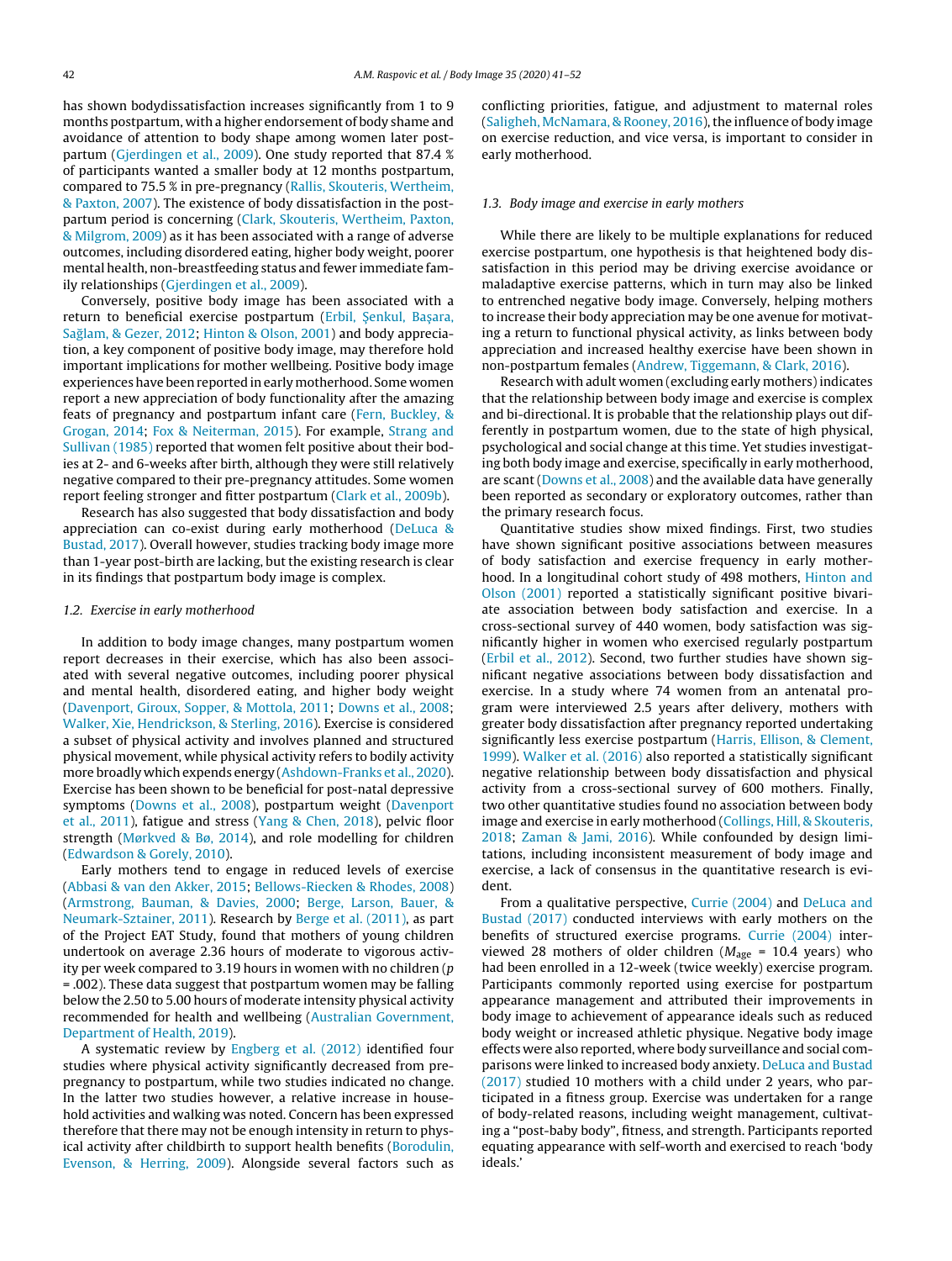#### 1.4. The current study

Given the substantial changes to body image and exercise that can occur in early motherhood, it is possible that both constructs, and the bi-directional relationship between the two, are concordantly affected ([DeLuca](#page-10-0) [&](#page-10-0) [Bustad,](#page-10-0) [2017\).](#page-10-0) Fundamental questions remain around how the relationship between body image and exercise operates within a postpartum individual, what influences it (e.g., trait versus state body image, exercise factors), how it evolves over time, and how adaptive versus maladaptive patterns might manifest. Further research is required to address these significant gaps, if interventions targeting the development of maternal and infant wellbeing are to be effective in promoting healthy body image and exercise behaviours.

Therefore the aim of this study was to conduct a detailed exploration, using qualitative thematic analysis [\(Braun](#page-10-0) [&](#page-10-0) [Clarke,](#page-10-0) [2006\)](#page-10-0) of the relationship between body image and exercise, in the first five years after giving birth. To do this, individual semi-structured interviews with mothers of children aged 0–5 years were conducted. We used a narrative history-based approach ([Cole](#page-10-0) [&](#page-10-0) [Knowles,](#page-10-0) [2011\)](#page-10-0) to separately explore body image, then exercise, then the relationship between the two, across time points: before, during and up to five years after giving birth. This approach uses story form to capture an individual's history. The purpose was to explore and understand the range of both positive and negative body image experiences in early motherhood; how these valanced body image experiences might coexist, how women approached exercise after childbirth, and how these complex body image experiences and exercise behaviours might relate to each other, given the often high state of change occurring at this time.

#### **2. Method**

## 2.1. Participants

Semi-structured interviews were undertaken with 21 women living in Victoria, Australia who were over the age of 18 years, and not currently pregnant. A 22nd woman was interviewed; however, her data were not included in the study as she informed the research team after the interview that she was newly pregnant. Women were required to be the biological mother of at least one child aged 5 years or younger and fluent in English. Participants ranged in age from 30 to 46 years, with age of the youngest child ranging from 1 month to 5¾ years. Eight of the women interviewed (38 %) were currently breastfeeding. Participants were well-educated (62.9 % Bachelor degree), and predominantly of Caucasian origin (86.7 %). Two participants identified as Asian and one as Aboriginal. Two participants lived in regional Victoria and the remaining resided in Melbourne.

The majority of women interviewed had two children (52.4 %), followed by one child (23.8 %). Two women had birthed twins. A formal diagnosis of perinatal or post-natal depression was selfreported by 2 participants (9.5 %). Self-reported body mass index (BMI) ranged from 19.9 to 38.7 (with an average of 24.9, SD = 4.54). Most women were in full or part-time employment in professional jobs (90.1 %), two were studying and most were married (80.2 %). Two participants had previously competed in elite level sport. The average amount of weekly exercise reported by the mothers was 107 minutes per week ( $SD = 133$ ), which is below the national health recommendations (which suggest 150–300 minutes of moderate intensity physical activity each week; [Australian](#page-10-0) [Government,](#page-10-0) [Department](#page-10-0) [of](#page-10-0) [Health,](#page-10-0) [2019\).](#page-10-0) [Table](#page-3-0) 1 provides an outline of participant details.

#### 2.2. Materials

An online survey hosted by Qualtrics was used to collect general socio-demographic information about each participant, including age, race, weight and height (to calculate BMI), and occupational data. Child and usual exercise data were also collected. Individual interviews were conducted online, and recorded with participant consent, using Internet-mediated software (Zoom® or MP3 Skype Recorder®, version 4.42) and a handheld recording device. One interview was conducted via phone as the participant did not have Internet access. MP3 files were uploaded to an online transcription service.

A semi-structured interview protocol, the predominant approach for qualitative interviews, was followed. Semi-structured interviews were deemed an ideal process for this study as pre-prepared interviews offer consistency of approach across interviews alongside flexibility to respond to the participants' developing account [\(Braun](#page-10-0) [&](#page-10-0) [Clarke,](#page-10-0) [2013\).](#page-10-0) Sixteen open-ended questions were posed to elicit narratives on body image, then exercise, and then perceptions of the relationship between the two, at the time points of before having children, in the first 12 months post-partum, and now (if more than 12 months post-partum or subsequent children were born). Where women had given birth to more than one child, questions were repeated for each child under five years of age, in order from youngest to eldest. To develop the interview protocol, a history-based approach was used, and relevant theoretical models were considered, in attempting to understand how the relationship between body image and exercise might be conceptualised, including the Tripartite Influence Model [\(Thompson,](#page-11-0) [Heinberg,](#page-11-0) [Altabe,](#page-11-0) [&](#page-11-0) [Tantleff-Dunn,](#page-11-0) [1999\),](#page-11-0) the Biopsychosocial Model ([Rodgers,](#page-10-0) [Paxton,](#page-10-0) [&](#page-10-0) [McLean,](#page-10-0) [2014\),](#page-10-0) and a broader cognitive behavioural model ([Cash](#page-10-0) [&](#page-10-0) [Smolak,](#page-10-0) [2011\).](#page-10-0) For example, the question "How do you think / feel about your body now?" was shaped by the cognitive behavioural perspective that cognition, affect and action are intricately linked in someone's experiences of a phenomenon. Body image was operationalised to participants as one's psychological experience with their body, and exercise was described as structured activity which was undertaken specifically for purposes such as fitness and psychological wellbeing (although a range of individual motivations may exist). The interview protocol was piloted with mothers during earlier focus groups and refined to add a greater focus on exercise and body image before being finalised for the current study. A copy of the interview schedule is provided in Supplementary File 1.

#### 2.3. Procedures

Ethical approval was obtained from the Science, Health and Engineering College Subcommittee of the La Trobe University Human Ethics Committee (LTU HREC S17-143). Purposive sampling via social media and a snowball method were used to recruit participants. Advertisements for participants who had experienced changes to how they feel about their body, or the way they exercise, after having children were placed on the Body Confident Mums Facebook page [\(https://www.facebook.com/](https://www.facebook.com/mummamentalhealth/) [mummamentalhealth/\)](https://www.facebook.com/mummamentalhealth/) and individuals known to the researchers were asked to inform other mothers they knew who might be interested in the study. All participants provided informed consent online prior to participation and completed the online survey prior to interview.

Interviews were conducted one-on-one with the first author who was an honours psychology student with over twenty years' experience in allied health and higher education. She had training in qualitative methodology and use of NVivo® software. The protocol was used to guide discussion. History-based questions were employed according to the age/s of the participant's child/ren and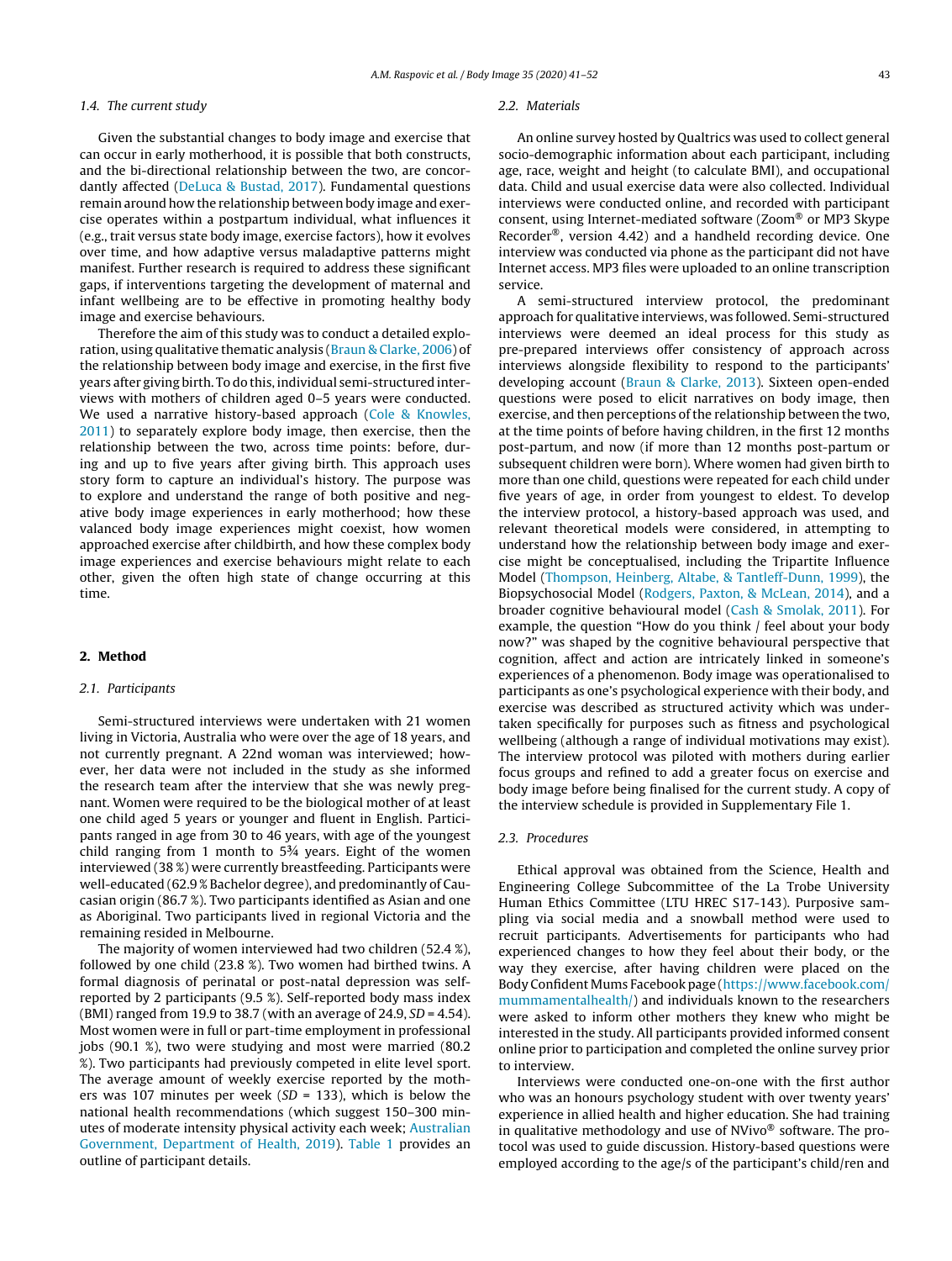<span id="page-3-0"></span>

| Table 1                                                                   |
|---------------------------------------------------------------------------|
| Participant age, children breastfeeding and work / study characteristics. |

| Participant Nº | Age | Nº children | Age youngest | Currently breastfeeding $N = No$ | Work / Study status full-time = |
|----------------|-----|-------------|--------------|----------------------------------|---------------------------------|
|                |     |             | child        | $Y = Yes$                        | $FT$ part-time = $PT$           |
|                | 35  |             | 4 years      | N                                | PT study                        |
|                | 30  |             | 3 years      | N                                | PT work                         |
| 3              | 46  |             | 5 years      | N                                | FT work                         |
|                | 34  |             | 3 years      | N                                | PT work                         |
| 5              | 42  |             | 2 years      | N                                | FT work                         |
| 6              | 31  |             | 3 years      | N                                | FT work                         |
|                | 39  |             | 3 years      | N                                | FT work                         |
| 8              | 38  |             | 6 months     |                                  | FT work                         |
| 9              | 35  |             | 6 months     |                                  | PT work                         |
| 10             | 33  |             | 9 months     |                                  | PT work                         |
| 11             | 32  |             | 6 months     |                                  | PT work                         |
| 12             | 30  |             | 1 year       |                                  | PT work                         |
| 13             | 42  |             | 1 year       | N                                | PT work                         |
| 14             | 46  |             | 5 years      | N                                | FT work                         |
| 15             | 34  |             | 4 years      | N                                | PT work                         |
| 16             | 31  |             | 1 year       |                                  | PT work                         |
| 17             | 39  |             | 6 weeks      |                                  | FT work                         |
| 18             | 35  |             | 1 year       |                                  | FT study                        |
| 19             | 37  | 2 (twins)   | 4 years      | N                                | PT work                         |
| 20             | 37  |             | 4 years      | N                                | PT work                         |
| 21             | 36  | 2 (twins)   | 1 year       | N                                | PT work                         |

were repeated for each child delivered (i.e., perceptions of body image, exercise and the relationship between the two before, first year after and 2–5 years after giving birth to each child). Reflecting on women's experiences before and after childbirth was a comparative strategy used to outline any shifts in the body image-exercise relationship that may have occurred upon entering the years of early motherhood.

Interviews were conducted until saturation was believed to be achieved, leading to a final sample of 21 mothers (a large sample size for a thematic analysis; [Braun](#page-10-0) [&](#page-10-0) [Clarke,](#page-10-0) [2006\).](#page-10-0) While there is widespread debate as to whether data saturation can really be achieved, in this study saturation was gauged by a comprehensive coverage of issues, repeated references to key themes across interviews and an absence of newly emerging perspectives. Questions were applied consistently across all interviews, however flexibility in the ensuing dialogue was encouraged to allow the authenticity of each woman's narrative to unfold.

Average interview time was 47.25 minutes and participants received a \$10 shopping voucher as remuneration for their time. All participants were e-mailed within three hours of the interview with follow up contacts for freely available psychological support via helplines, in the event they felt distressed by any content of the interview.

## 2.4. Data analysis

Electronic audio recordings of the interviews were transcribed verbatim into text-based (MS Word) documents, using the automated online software Trint® [\(https://trint.com](https://trint.com)). Written transcripts were then anonymised using pseudonyms, checked for accuracy and edited to match directly with voice recordings. Preliminary analysis commenced alongside interviews, progressing iteratively using the thematic method of [Braun](#page-10-0) [and](#page-10-0) [Clarke](#page-10-0) [\(2006\).](#page-10-0) This analysis involves six phases: 1. familiarisation with the data, 2. generating initial codes, 3. searching for themes, 4. reviewing themes, 5. defining and naming themes and 6. producing the report. This process was undertaken by the first author in collaboration with co-authors, then steps 4–6 were repeated with an independent double coder.

Initial coding was undertaken by the first author using NVivo Plus<sup>®</sup> (version 11) on the entire data set, drawing on mixed deductive and inductive approaches (Saldaña, [2016\).](#page-10-0) This stage involved prolonged engagement with the data, including reading Trint scripts, listening to audio files and editing transcripts for accuracy, then re-reading for immersive comprehension. Deductive codes were created for key concepts from existing theoretical and research literature (i.e., body appreciation, exercise for self-care / positive affect; [Homan](#page-10-0) [&](#page-10-0) [Tylka,](#page-10-0) [2014\)](#page-10-0) and inductive codes were developed in response to emerging patterns in the data, strongly grounded in participants' accounts (i.e. shifts in relationship also with postpartum situational influences / life lessons). Multi-coding of the same text was allowed, where important codes overlapped on the same dialogue.

Codes were grouped into themes and subthemes with inclusion and exclusion criteria set to generate the initial coding framework based on all 21 interviews. The coding framework was refined over iterations, as coded material was re-considered, similar codes merged and obsolete codes were deleted, cross transcript comparisons progressed, and the research team critiqued and refined the tool. To enhance coding reliability, 20 % of interviews were independently double-coded by an allied health practitioner (PhD) with coding experience, following the approach of MacPhail, Khoza, [Abler,](#page-10-0) [and](#page-10-0) [Ranganathan](#page-10-0) [\(2016\)\).](#page-10-0) An initial Cohen's kappa value of 0.48 indicated unacceptable reliability [\(Cohen,](#page-10-0) [1960\).](#page-10-0) The coding framework was therefore discussed and modified until strong inter-rater reliability of over 0.80 was achieved. Themes were therefore reviewed and amended to ensure they formed a consistent and authentic representation of both coded extracts and the entire data set.

# **3. Results**

Themes presented in this paper focus on the issues of body image, exercise, and finally, the relationship between the two. Theme 1, Body image in early motherhood is diverse, dynamic and individual provides important framing information about interviewees' unique postpartum body image experience, and similarly, Theme 2, Postpartum exercise forms part of early motherhood adjustment provides framing of postpartum exercise experiences. Theme 3, Body image and exercise form an important, intricate relationship in early motherhood addresses the relationship between body image and exercise in early motherhood and forms the primary focus of this paper. [Table](#page-4-0) 2 outlines the three themes, respective sub-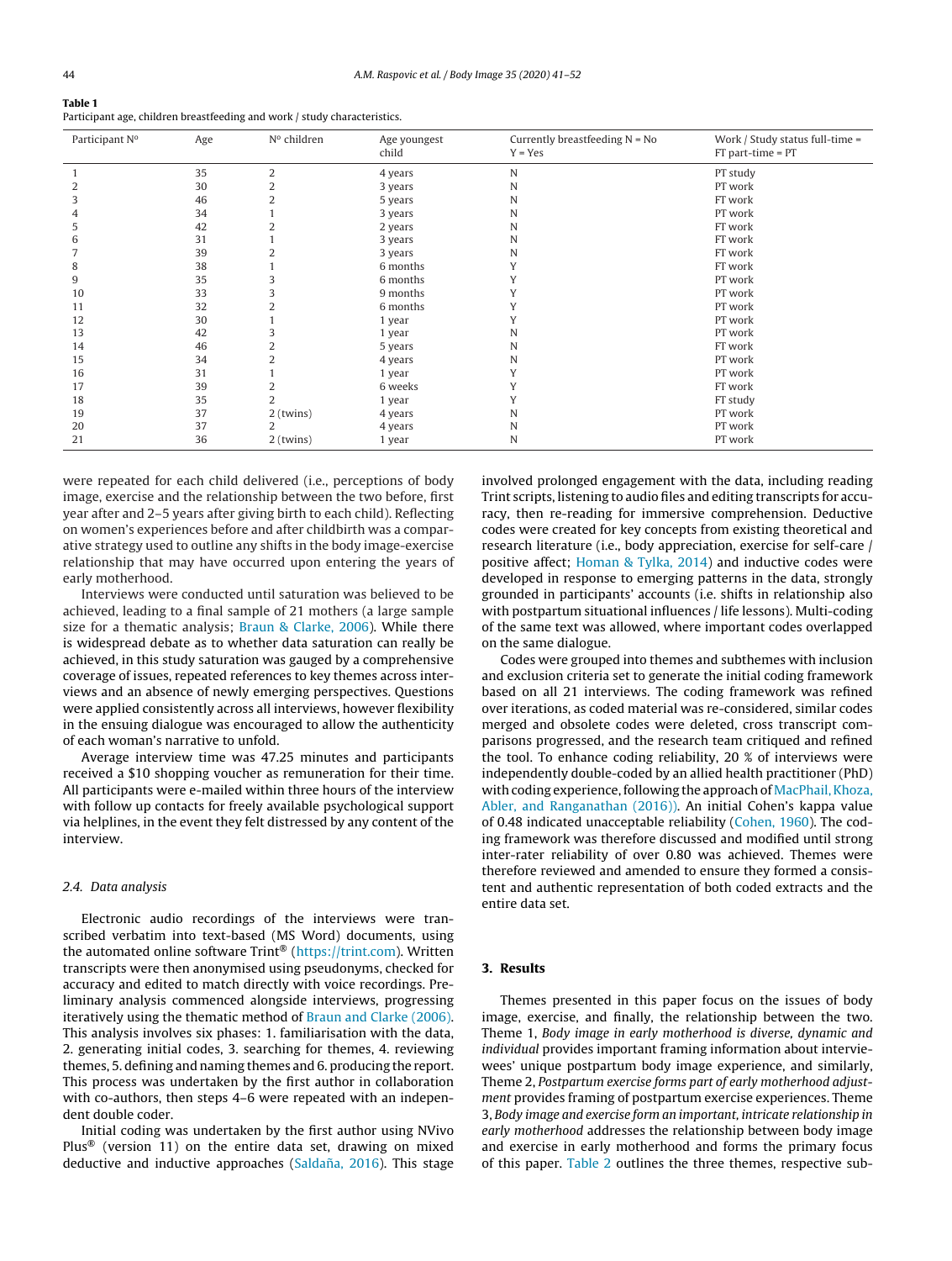#### <span id="page-4-0"></span>**Table 2**

The Body Image-Exercise Relationship in Early Motherhood; Themes, Subthemes and Example Codes.

| Themes / Subthemes                                                                                                                                                                        |                                                                                                                                                                                                                                                                                                                                                                                                                                           |
|-------------------------------------------------------------------------------------------------------------------------------------------------------------------------------------------|-------------------------------------------------------------------------------------------------------------------------------------------------------------------------------------------------------------------------------------------------------------------------------------------------------------------------------------------------------------------------------------------------------------------------------------------|
|                                                                                                                                                                                           | Example codes                                                                                                                                                                                                                                                                                                                                                                                                                             |
| Theme 1: Body image in early motherhood is diverse, dynamic and individual<br>1.1 Body image valence postpartum is diverse                                                                | - Unhappy with body changes, expresses feelings of shame, sadness, loss of self (for example) and<br>negative cognitions and affect towards body.<br>- Amazed at what body has achieved in birthing a child, what female body can do, strong,<br>self-admiration, appreciative.                                                                                                                                                           |
| 1.2 Body image expression is temporally and<br>situationally influenced                                                                                                                   | - Relationship is learnt early and is enduring but powerful influences of early motherhood can<br>modify the relationship, for example, shifting body priorities, post-natal depression, excess<br>post-partum weight, lack of time and lack of sleep.                                                                                                                                                                                    |
| 1.3 Body values, self-identity and roles of<br>motherhood are intricately linked to body<br><i>image experiences</i>                                                                      | - Experiences with social expectations around early motherhood body, such as 'getting the body<br>back' pressure or, it's ok to change shape after having a baby - often includes references to<br>media, social media, friends, family, partner.                                                                                                                                                                                         |
| Theme 2: Postpartum exercise forms part of early motherhood adjustment                                                                                                                    |                                                                                                                                                                                                                                                                                                                                                                                                                                           |
| 2.1 Re-establishing exercise postpartum is<br>contextual                                                                                                                                  | - Exercise has diminished, ceased or never re-commenced since having children.<br>- Returned to pre-baby exercise, new opportunities for exercise presented.                                                                                                                                                                                                                                                                              |
| 2.2 Exercise motivations take on new<br>dimensions                                                                                                                                        | - Reasons for exercise include psychological benefits, social outlet, 'me time' appearance, health<br>and fitness.<br>- Reasons for not exercising might include social anxiety, not liking it, not enough time, pelvic<br>floor injury, breastfeeding.                                                                                                                                                                                   |
|                                                                                                                                                                                           |                                                                                                                                                                                                                                                                                                                                                                                                                                           |
| Theme 3: Body image and exercise form an important, intricate relationship in early motherhood<br>3.1 Core beliefs around 'body values' create<br>iterative loops of conditioned learning | - Exercise patterns were positively or negatively reinforced, based on an individual's body goals.<br>- With body appreciation, exercise was used for self-care / positive affect.<br>- With body dissatisfaction, exercise was used for appearance management / reducing negative<br>affect.<br>- With body dissatisfaction, exercise was avoided for reducing negative affect / avoidance of<br>stigma.                                 |
| 3.2 Relationship is stable but situationally<br>influenced                                                                                                                                | - Relationship shifts pre-post children, and between first year postpartum and current.<br>- Enduring influence of pre-baby orientations.<br>- Shifts in relationship also with postpartum situational influences / life lessons.                                                                                                                                                                                                         |
| 3.3 Key body related motivations for exercise                                                                                                                                             | - Exercise for self-care and appreciation, including; physical rebuilding / function, stress relief,<br>positive affect and positive body image.<br>- Exercise for body control and to mitigate weight and shape distress, including; altering body<br>appearance, relief of negative affect and managing negative body image / body image threat.                                                                                        |
| 3.4 Body image, exercise relationship<br>implications are both beneficial and<br>potentially detrimental                                                                                  | - Positive relationship evidenced by adaptive (protective) cognitions, affect and behaviours,<br>including: believing body is strong, feeling good about self and healthy activity.<br>- Detrimental relationship evidenced by maladaptive (damaging) cognitions, affect and<br>behaviours, including: believing body is unacceptable, feeling body-image distress, exercising<br>injured, excessively or prematurely after giving birth. |

themes and example codes derived for each subtheme, which are subsequently discussed.

## 3.1. Theme 1: Body image in early motherhood is diverse, dynamic and individual

The first theme emerged as participant narratives continually and consistently indicated that body image in the postpartum years was complex, of mixed valence and shifted over time in individualised ways. Three subthemes captured these complexities; body image experiences were diverse (3.1.1), temporally and situationally influenced (3.1.2), and linked to body values, self-identity and motherhood roles (3.1.3). Across subthemes, it was apparent that women's body image experiences overall were tied to concepts of body values, personal meanings attributed to weight and shape, shifts in self-identity postpartum and perceptions of early motherhood roles.

#### 3.1.1. Body image valence postpartum is diverse

Women described a range of body image experiences in early motherhood. For some women body image was more negative than in pre-pregnancy, not uncommonly due to postpartum weight retention.

"I was not very happy with myself at all really (after first baby), I just felt really overweight and did not have a very good body image at all" (P14)

Several women were shocked at the degree of unexpected physical change to their bodies, expressing surprise that they had little forewarning.

"I actually don't think I thought that my body would end up looking that stretched, it was a shock to me" (P1)

Conversely, positive body image was vividly described by some, particularly by women who had experienced challenges conceiving or carrying to term.

"I actually felt like superwoman. . ...and so I think you know I felt very much like I could do anything, obviously I couldn't but you know I sort of had that sense of I was really proud of what my body had done in carrying them" (P19)

An important finding was that positive and negative body image experiences were not mutually exclusive, with women often reporting a complex interplay between the two. The proportion of positive relative to negative body image differed between women, commonly shifting over time in response to a range of stimuli.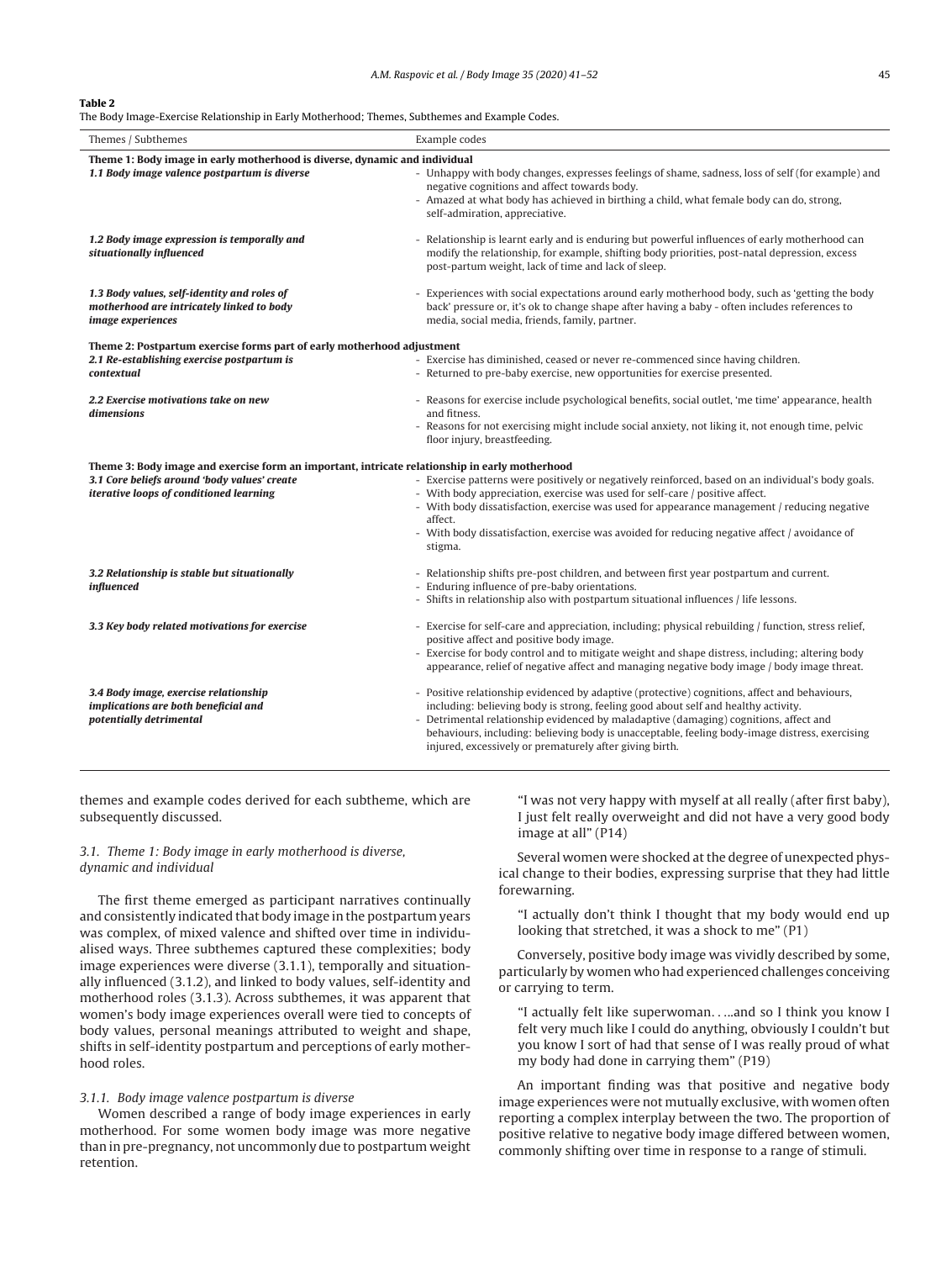"Yeah there's always two dialogues there, so it's always like I'm amazing I look after my baby boy, my body has done this, it's fed and nurtured and all of that, and then there's the, but it would be nice to feel as good as I used to in my body" (P12)

And finally, for some women, little to no impact to their body image was experienced postpartum, highlighting the broad range and magnitude of different experiences reported.

# 3.1.2. Body image expression is temporally and situationally influenced

Body image in the women interviewed was commonly a dynamic phenomenon. For many, the balance of body image valence swayed between relative dissatisfaction to relative appreciation in response to multiple influences over time. Typical examples included, pre-baby orientations, the amount of time since the birth of their child and salient events such as baby's first birthday or return to work.

"So in the first three months it didn't really affect me at all because it was just like post baby, whatever that's fine, about three to eight months I started to get fairly upset about what my body looked like and I'd have semi-meltdowns over it, I would tell my husband that I'm not going out today" (P12)

Interestingly, for some women the same influence had opposite effects on body image, depending on the meaning an individual constructed around that stimulus. For example, while one mother experienced negative body image after returning to work, dissatisfied with being a different size, another described an improvement in body image as her return to the work environment meant that her body was no longer being judged solely on the premise that she was now a mother. For some women pre-baby orientations were pervasive and enduring, particularly where appearancebased pressure was high.

"I remember walking through the corridor at work feeling like I had to justify how I looked because I wasn't that far off having a baby and because I wasn't back to my normal size, back to my normal routine of exercise, I felt like I failed a bit by the time I went back to work" (P3)

# 3.1.3. Body values, self-identity and roles of motherhood are intricately linked to body image experiences

Women's body image experiences postpartum appeared deeply linked to their personal constructions of motherhood and how it related to participants': body values, self-identity, meanings of weight and shape change, and shifting social roles. Body image responses were underpinned by a range of expectations women had formed around their postpartum bodies and the degree to which these expectations were perceived to be met. For example, some women reported appearance-based expectations, including short timelines to return to pre-pregnancy weight, while others reported the importance of self-nurturing for emotional and physical recovery from pregnancy and birth. Interestingly, achieving body expectations postpartum for some women was closely linked to their sense of identity.

"After having kids you feel like you haven't been successful unless you look good" (P14)

Attitudes around weight and social expectations of physical appearance in early motherhood also strongly shaped some women's experiences.

"I ended up being bed bound for a number of weeks in hospital after she was born and I had a lot of muscle wastage. . ...yeah I was the skinniest I'd ever been and people kept commenting on that, you know even the doctors would come to check my stomach and would be like oh you're one of those women that just bounce back, like it was sort of this real positive, yeah it was good and it was addictive almost" (P11)

"I was in such a bad mental place, I clearly put on a lot of weight and I was always very self-conscious and even the mothers group thing I just avoided at all costs because of my body image, not just cause I wasn't back exercising, like I just was in such a bad place that I just wanted to stay at home all the time"(P3)

# 3.2. Theme 2: Postpartum exercise forms part of early motherhood adjustment

For the second theme women described postpartum exercise being shaped by past exercise behaviours, although subject to unique personal experiences and circumstances during early motherhood. Exercise experiences in early motherhood were diverse as women faced new barriers to exercising. Motivations for exercise were multifactorial. Two subthemes arose, describing how early motherhood was related to re-establishment of exercise patterns (3.2.1), and exercise motivations in the postpartum period (3.2.2).

## 3.2.1. Re-establishing exercise postpartum is contextual

While the amount and type of exercise varied, many women in this study returned to some form of exercise reasonably soon after birth. Common forms of exercise within the first few months postpartum included pram walking, Pilates, and yoga. New barriers to exercise were a clear challenge for some, often to the detriment of their own needs being met. The main barriers to exercise included motivation, childcare, money, fatigue, other priorities, and postnatal depression.

"Exercise wise, absolutely everything had gone out the window, it was like running a circus and that was always the least of my priorities, it was more about making sure everyone was happy and you put yourself last, you make sure everything's done but not for you" (P2)

Lack of suitable professional exercise advice was a key concern, particularly regarding rehabilitation from pregnancy or birth-related injuries. Support from family and partners was also important.

"I don't feel like I had a lot of support in that first year really and I'm actually quite bitter and twisted about it too cause everyone in mothers group seemed to have mothers and fathers that you know would drop in and take children" (P14)

#### 3.2.2. Exercise motivations take on new dimensions

Motivations for exercise were usually multiple, with important new incentives such as relief from the psychological stresses of mothering, health benefits and social interaction with other mothers.

"And then also you might be able to exercise with other people who are going through the same thing or you make other friends and you're feeling quite good cause you're socially out there as well, which being a new mum can be quite isolating" (P13)

Appearance modification was also a strong, but at times divisive exercise motivation. Typical appearance-based reasons for exercise included management of excess postpartum weight or in an attempt to meet socially constructed notions around the 'thin, fit' ideal, such as the 'yummy mummy'.

"Your sort of thrown all of these images of beautiful perfect women with happy children and that can get a bit tough, especially if you're not feeling it at the time" (P6)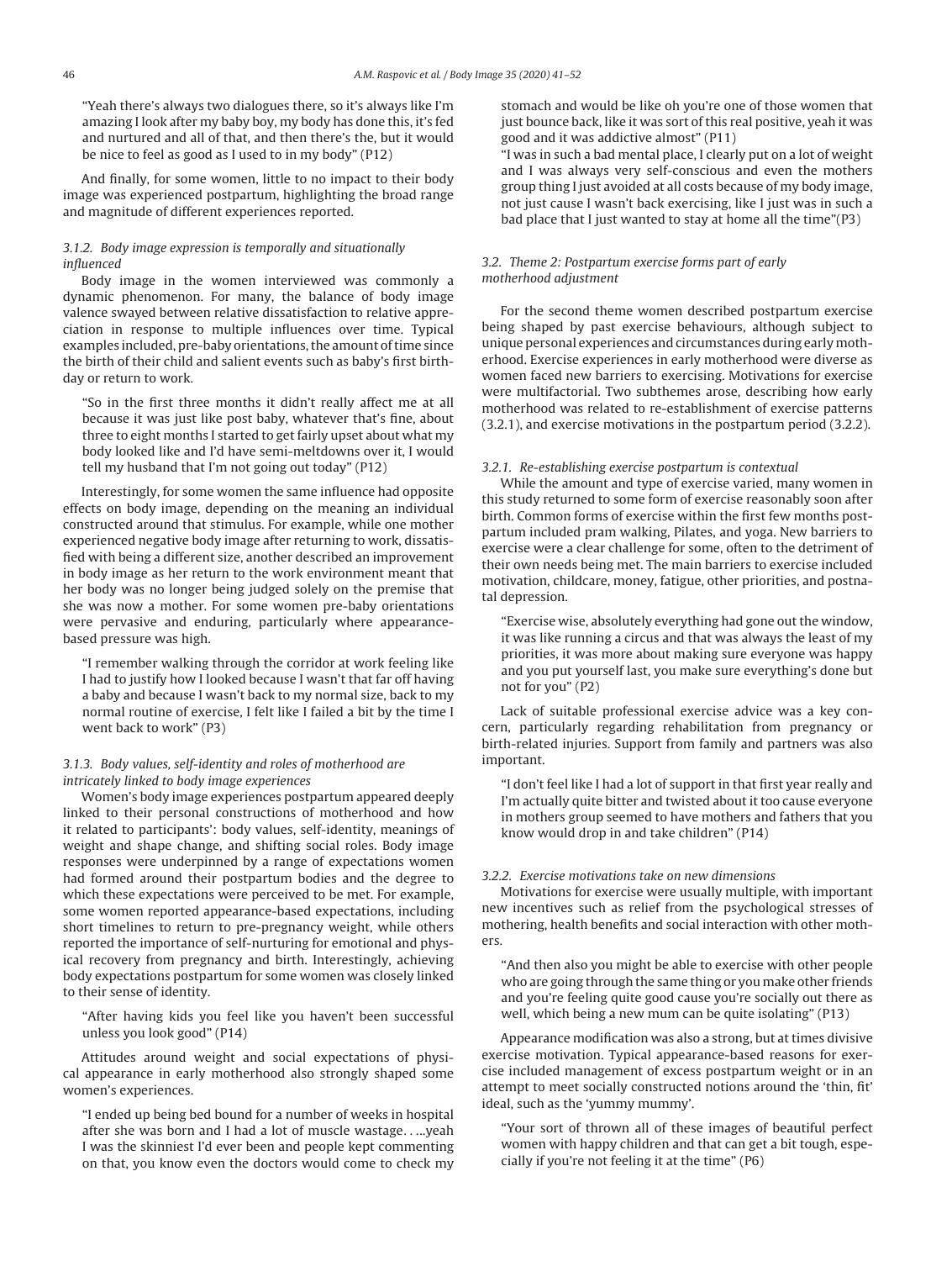In addition, these motivations often became stronger in the context of major life or social events.

"Things were all really out of whack leading into my sister's wedding, I was going for ridiculously long walks even five days after I'd had the baby, dangerously probably so, and not eating for days and things like that and then like felt like crap at her wedding anyway away so I was like, I really felt unhappy with myself" (P11)

## 3.3. Theme 3: Body image and exercise form an important, intricate relationship in early motherhood

The third main theme arose as women described how body image experiences made important contributions to determining their exercise patterns, and vice versa, in the postpartum period. The body image-exercise relationship (hereafter 'the relationship'), however, existed within a complex array of related issues.

## 3.3.1. Core beliefs around 'body values' create iterative loops of conditioned learning

The relationship between body image and exercise appeared to have a 'learnt' element, driven by core body values held during early motherhood (e.g., valuing body functionality such as health and strength versus valuing appearance). When selected exercise patterns contributed to meeting the mother's unique body values, body image-exercise relationships were cyclically reinforced. For example, for women who valued and appreciated their bodies, exercise was undertaken with the goal of self-care. When self-care was achieved, this exercise pattern was reinforced. Alternatively, for those women who valued body appearance, in particular the 'thin, fit' post baby ideal, exercise was undertaken for management of weight and shape. When management of weight and shape was achieved, or deemed achievable, this alternative exercise pattern was reinforced. Women's narratives supported the notion of postpartum body values and described women's goals for using exercise to meet their body values.

"I just think that there was a certain way that I wanted to be and certain goals that I wanted to achieve and there was no way that I was going to deal with being like 75 kgs or 80 kgs or whatever it was" (discussing exercise) (P7)

Learnt patterns of exercise postpartum were then continued, if women believed a certain way of exercising contributed towards meeting her body values. That is, exercise patterns continued when body goals were reinforced by that exercise.

"It was definitely a big thing to get back to my physical strength, like I pride myself on being able to lift the strongest weights and I realised that's actually really important to me, being strong" (P9)

"The link is very strong, so if I work out, like if I'm exercising then I feel better about myself and how I look" (P10)

Three common patterns emerged, capturing common body image-exercise relationships postpartum [\(Fig.](#page-7-0) 1), (1) selfappreciation; (2) weight and shape; and (3) self-consciousness.

[Fig.](#page-7-0) 1a illustrates a body image-exercise relationship driven by the core body value of self-appreciation, where exercise was for self-care. When women experienced health and enjoyment from their exercise, their exercise choices were reinforced as the outcome was congruous with self-appreciative body values. This pattern was typically associated with women who described features of positive body image, such as self-love.

[Fig.](#page-7-0) 1b and c illustrate two divergent body image-exercise patterns, arising from appearance-based body values. Women who described their body image-exercise relationship as depicted in [Fig.](#page-7-0) 1b, exercised primarily to change weight and shape. They were mostly able to, or believed they could, achieve their body goals albeit to different degrees, but the exercise required was usually hard and frequent. Achieving body changes reinforced appearancebased body values. Among these women however there was often strong pressure, emanating from both unrealistic societal standards and strict internal expectations, for unworkable amounts and intensity of exercise, which at times came at a cost to health and relationships (described in 3.4.4 below).

The relationship in [Fig.](#page-7-0) 1c occurred when women with appearance-based body values avoided exercise due to selfconsciousness or stigma, such as feeling excluded from common forms of exercise such as gyms. In avoiding exercise, anxiety and exposure to stigmatising attitudes were reduced in the short-term, but this reinforced avoidance of exercise in the longer term. As a result, exercise avoidance was commonly and adversely associated with shame, frustration, and a lack of exercise benefits, such as stress relief. These latter patterns were typically associated with negative body image.

#### 3.3.2. Relationship is stable but situationally influenced

Comparing across time periods (before, after and 2–5 years after birth) highlighted that pre-baby body image and exercise orientations strongly influenced the post-baby relationship; however, women also experienced a range of new presentations of the relationship with motherhood. Some women shifted to exercise for body appreciation and self-care while others shifted to exercise to manage post-partum weight gain and body dissatisfaction.

"Now I'm doing yoga sort of two times a week at least and I feel like that's made a huge difference for realising how strong I am and changing the focus to what my body can do as opposed to what it looks like" (P1)

"It's probably more linked to appearance now than it was before, only because now I'm probably my least fit that I've ever been which also means I'm at my least toned" (P18)

Women's narratives revealed that while the relationship is both learnt and enduring, there are powerful influences in early motherhood that may alter the relationship. For example, the mothers explained that shifting priorities, post-natal depression, excess post-partum weight, reduced fitness, lack of time and sleep deprivation, could all have important situational impact on exercise choice.

"I also had postnatal depression after her which I think affected how much I wanted to go out and move my body or anything and exercise or do anything, I just felt gross for about two years' (P1)

"There was different sort of like reasoning behind going to that gym like a maniac, it was just more to sort of deal with what I was dealing with at home, well you know in my new home and raising the two boys" (P7)

#### 3.3.3. Key body-related motivations for exercise

Underlying body values strongly influenced motivations for exercise. Exercise was used as a tool for enhancing physical, psychological and social functioning in early motherhood. Rebuilding strength, fitness and functional capacity, re-enforcing positive thoughts and feelings around the body, psychological stress relief and social enjoyment were also associated with self-appreciation. Exercising for reasons of mental health was also evident.

## "Exercise is something that keeps me sane" (P7)

"I felt like more exercise would have improved my health overall, both mentally and physically, and I probably would have felt better in my body" (P2)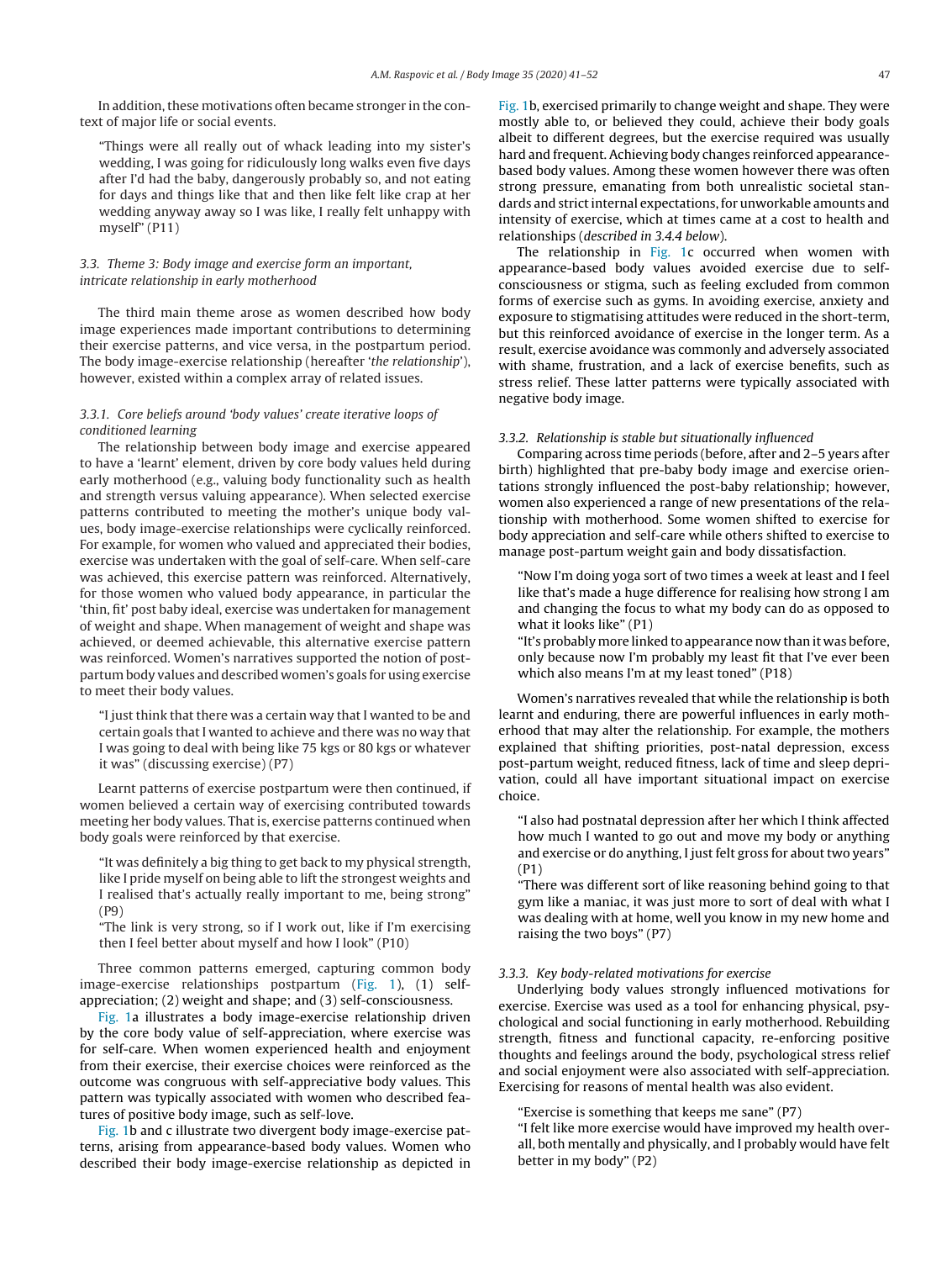<span id="page-7-0"></span>

**Fig. 1.** Three Common Patterns of the Body Image-Exercise Relationship in Early Motherhood.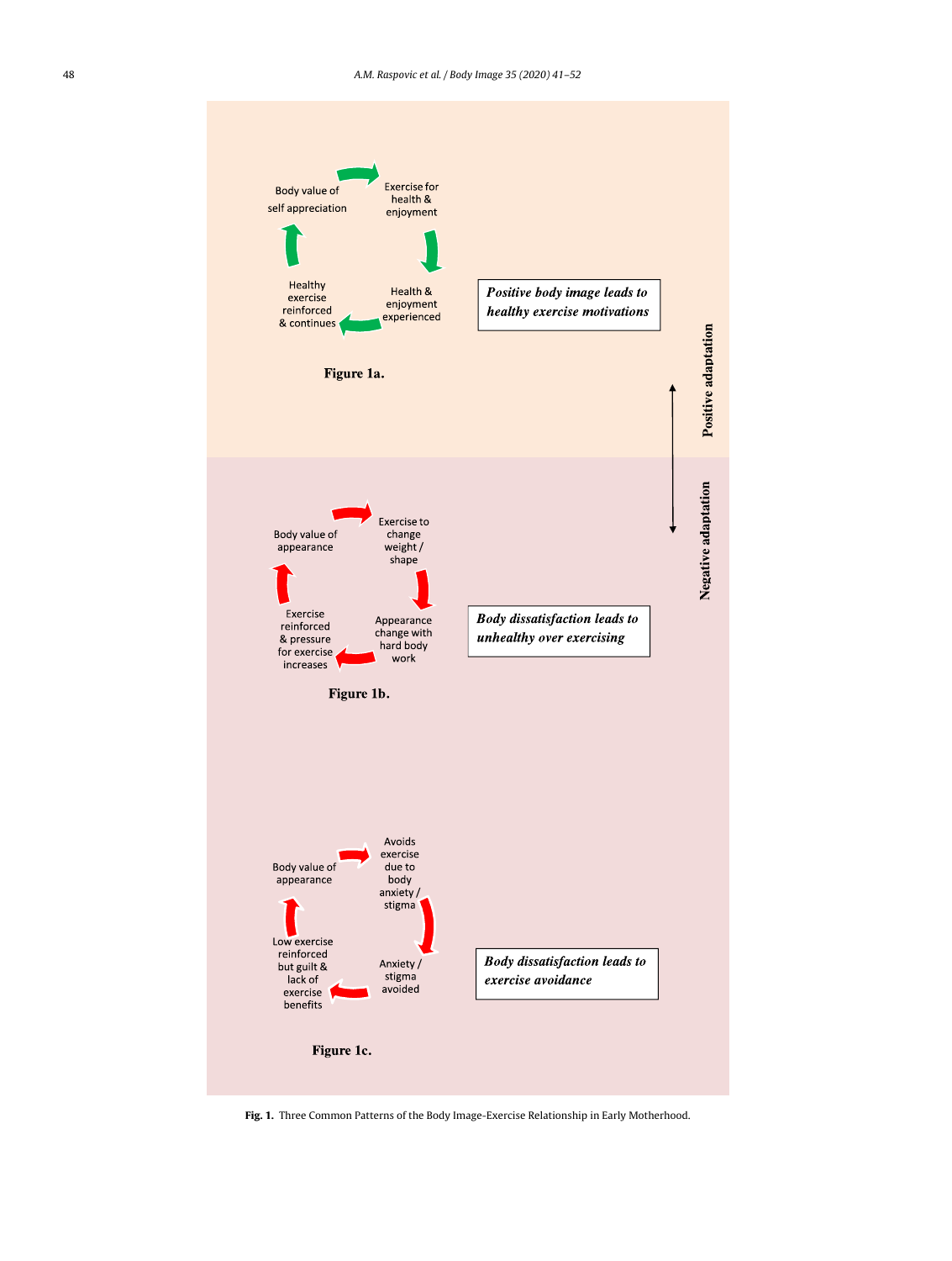The relationship was strongly influenced by women's psychological constructions of body weight and shape in early motherhood. In particular, rigorous and prolonged exercise was used as a tool for manipulating body weight and shape, and to manage body dissatisfaction as exercise eased negative thoughts and feelings about the postpartum body.

"Because I didn't want to put any of that weight back on and so after pregnancy, being told that I was looking petite and then being quite sick and looking quite skinny, I exercised quite differently after her [my daughter], like I got really into the like high intensity training" (P11)

"Weight loss is my motivation for exercising" (P16)

Conversely, for some women, exercise avoidance was negatively reinforced by bypassing body anxiety and discomfort that was associated with exercise.

"I feel I'm too fat to do the classes, I feel like I don't have the fitness level and I feel too tired too" (P2)

Importantly, women's narratives highlighted that the significance of each individual's body image-exercise relationship varied during early motherhood. Furthermore, women commonly reporting being concurrently motivated to exercise for both enhanced body appreciation and for diminished body dissatisfaction, although one motivation was typically a priority.

## 3.3.4. Body image, exercise relationship implications are beneficial and potentially detrimental

Importantly, women's narratives identified that the relationship could have both helpful and detrimental impacts. Helpful impacts included enhanced psychological wellbeing, social benefits, connectedness and the physical benefits of healthy engagement with exercise.

"For me it would be, I wouldn't be that fussed about the weight loss and losing kilos, it would be the mental health, it would be the physical strength, so feeling like I've got a bit more strength back in my body and improving my posture" (P21)

Detrimental impacts included the risk of physical injury from exercising before the body had fully recovered from pregnancy and birth, exercising injured, increased psychological distress from undertaking strenuous exercise where the desired thin / fit ideal was not reached, reduced production of breast milk, and negative consequences for partner and child relationships.

"And like I hurt myself, not just through the exercise but also through the eating patterns, I mean even today like I did a run for a half an hour and had it on an incline and I was like I wonder whether this is too soon for my pelvic floor" (P10)

Overall, the finding that the body image-exercise relationship links to subsequent exercise choices postpartum represents a key way the relationship is operationalised in women's day to day lives. Arguably, understanding what motivates exercise on a deeper cognitive level during this complex period of change is essential to the development of effective targeted interventions for return to healthy exercise postpartum.

## **4. Discussion**

This study qualitatively explored women's lived experiences of body image, exercise and the relationship between the two, within 5 years of having a baby. Mothers' experiences were diverse, complex, dynamic and individualistic. Consistent with previous research ([Clark](#page-10-0) et [al.,](#page-10-0) [2009a;](#page-10-0) [Skouteris](#page-10-0) et [al.,](#page-10-0) [2005\)](#page-10-0) Theme 1findings identified that some women in this study experienced worse body dissatisfaction during early motherhood, due to a range of body changes. Importantly however, others reported a newfound appreciation for what their body was able to do peripartum, a finding less reported in the literature ([Fox](#page-10-0) [&](#page-10-0) [Neiterman,](#page-10-0) [2015\).](#page-10-0) Interestingly, across the themes, the concept of body image dissonance consistently emerged. This is consistent with past qualitative literature [\(Currie,](#page-10-0) [2004;](#page-10-0) [DeLuca](#page-10-0) [&](#page-10-0) [Bustad,](#page-10-0) [2017\),](#page-10-0) suggesting that body image changes with early motherhood are not a uni-directional, or fixed experience.

Theme 2 findings identified that the exercise behaviours of the early mothers interviewed in this study were also diverse, with several competing influences impacting upon exercise choice as also found by past research ([Devine](#page-10-0) et [al.,](#page-10-0) [2000\).](#page-10-0) Mostly positive return to exercise was reported by women in this study, in contrast to reports in the literature where return to exercise is generally diminished ([Abbasi](#page-10-0) [&](#page-10-0) [van](#page-10-0) [den](#page-10-0) [Akker,](#page-10-0) [2015\).](#page-10-0) The importance of appropriate supports to enable mothers' resumption of safe exercise, both professional and social, was apparent when contrasting the narratives of women who received that support and those who did not. Given the physical and psychological benefits to women of exercise, the importance of the 'right kinds' of support from family and health professionals, according to the individual's needs, is critical. For example, some women recognised that a crèche was available at their gym but did not feel comfortable leaving their child(ren) and would have much preferred more family support to support their exercise endeavours.

The deep qualitative exploration of mothers' body imageexercise relationships in this study revealed how body values strongly motivated exercise patterns, yet motivations were multiple and complex. Although women's exercise motivations were commonly multifactorial, a prioritisation of either exercise to improve appearance (i.e., commonly weight loss) or exercise for health and fitness (i.e., self-care) were evident in most narratives. The concept of an iterative cyclical loop of conditioned learning is an important and novel outcome of this research, consistent with Cash's Cognitive-Behavioural Model of Body Image, which aligns with theories of social learning, conditioning and cognitive mediation of behaviours and emotions ([Cash](#page-10-0) [&](#page-10-0) [Smolak,](#page-10-0) [2011\).](#page-10-0) For example, the degree to which an individual invests in their body image self-schema - attributing it to sense of self, valuing appearance, and weighing up body satisfaction and dissatisfaction against internalised body ideals - will shape self-regulatory strategies such as exercise. If the exercise undertaken is evaluated as contributing to the self-schema, the individual will adopt that pattern if they receive reinforcement for it.

Despite two common body values (appearance vs appreciation) often dominating mothers' exercise choices, the women's narratives demonstrated that body image and exercise do not associate in a simple linear manner in early motherhood. Motivations for exercise were varied and often multiple at any point in time, consistent with previous research indicating that woman exercise for several, co-existing reasons [\(DeLuca](#page-10-0) [&](#page-10-0) [Bustad,](#page-10-0) [2017;](#page-10-0) [Homan](#page-10-0) [&](#page-10-0) [Tylka,](#page-10-0) [2014\).](#page-10-0) The relationship between body image and exercise was also found to be strongly influenced by pre-baby orientations (i.e., traits, schemas), which is similar to earlier findings [\(Devine](#page-10-0) et [al.,](#page-10-0) [2000\).](#page-10-0) Yet situational (i.e., state) influences, such depressive symptoms, fatigue or beliefs around mothering roles, also influenced the relationship. For example, one woman reported a history of an appreciative body image and healthy exercise after her first child, which shifted to body dissatisfaction and low exercise after her second child when she developed post-natal depression.

Some women appeared to benefit from an adaptive relationship between body image and exercise, describing the physical and psychological benefits that accompany exercise and positive body image. Mothers who exercised for body appreciation reported less pressure to exercise rigidly as their goals were not tied to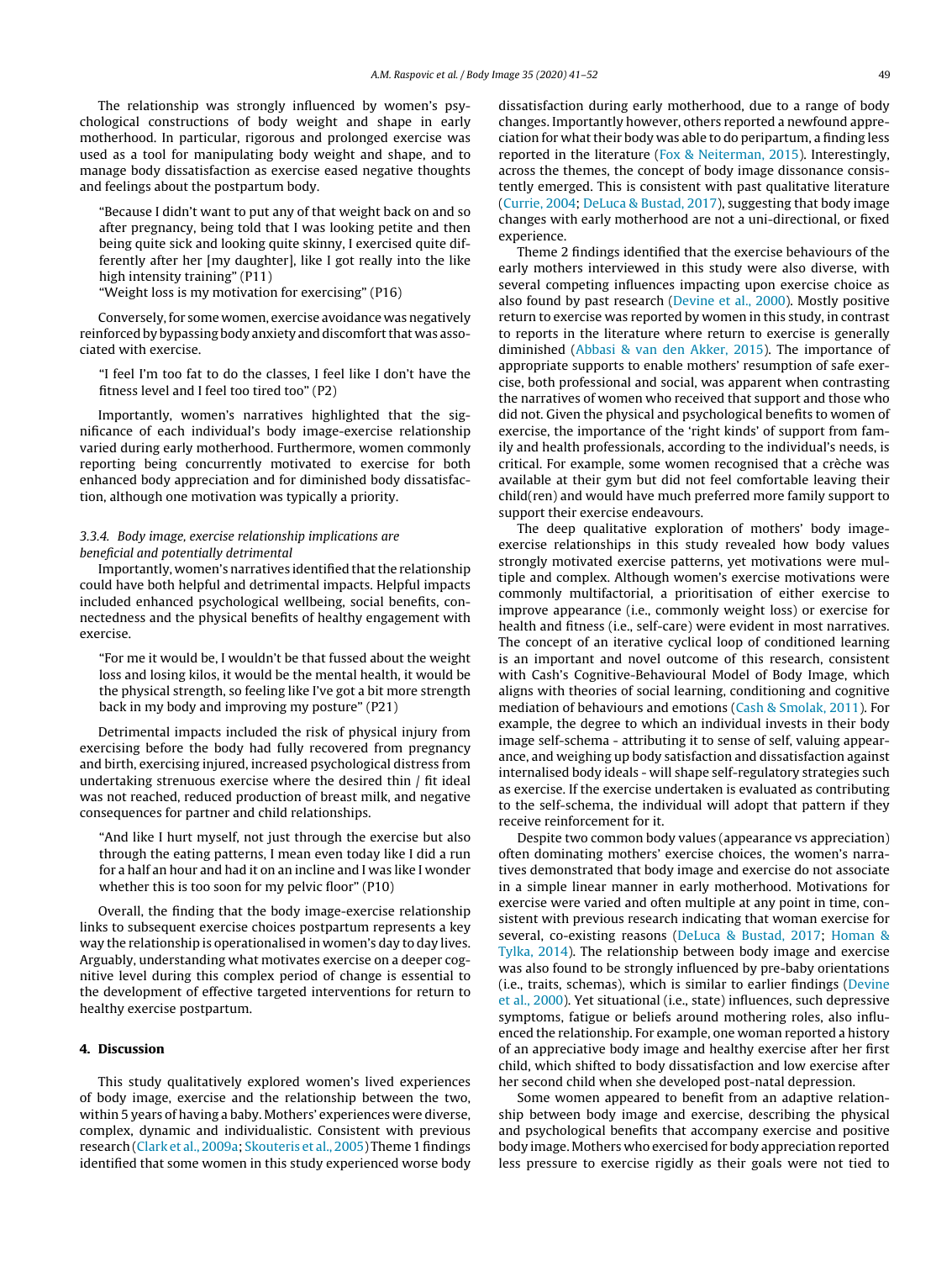managing appearance but rather whether it was right for their bodies. These findings can be juxtaposed against past research linking postpartum exercise to appearance management and reaching for appearance ideals (e.g., [Currie,](#page-10-0) [2004\).](#page-10-0) Factors which have been linked in non-postpartum populations to negative outcomes ([Prichard](#page-10-0) [&](#page-10-0) [Tiggemann,](#page-10-0) [2008\)](#page-10-0) show that an important, beneficial, pattern between body image and exercise can alternatively occur in early motherhood. This can be differentiated from the finding that some body image-exercise relationships were deemed detrimental, based on reports of impacts that were tangibly damaging or exercise avoidant, a pattern more commonly inferred in the literature ([DeLuca](#page-10-0) [&](#page-10-0) [Bustad,](#page-10-0) [2017;](#page-10-0) [Walker](#page-11-0) et [al.,](#page-11-0) [2016\).](#page-11-0) For example in the current study, high levels of body image-related distress and exercise were linked to harmful outcomes, including exercising with pelvic floor weakness or other injury, high pressure to exercise frequently and excessively, distress when body goals could not be reached, and high irritability with family and self with missed exercise sessions, consistent with the features of exercise dependence ([Allegre,](#page-10-0) [Souville,](#page-10-0) [Therme,](#page-10-0) [&](#page-10-0) [Griffiths,](#page-10-0) [2006\).](#page-10-0) Importantly therefore, this research is novel in that it separates out the differences and potential impacts of the way the body image-exercise relationship postpartum is expressed, in a very detailed and nuanced manner. The relationship is complicated and is not the same for all mothers, therefore the degree to which it may be harmful or helpful should be considered on an individual basis.

Given these insights, the findings of this research could be applied to educate families and health professionals about the importance of encouraging body appreciation, the development of healthy body image and a positive return to exercise patterns postpartum. Increased psychological and practical support, tailored to a mother's specific experiences of their body and adjustment to early motherhood, could help women engage in exercise for mental health and stress relief, rather than avoid exercise or overexert themselves to mitigate appearance concerns. The development and testing of interventions specific to early motherhood, focussed on reducing body dissatisfaction and increasing body appreciation, and tailored to the three body image / exercise archetypes described in [Fig.](#page-7-0) 1, are indicated. This study revealed that body values are a core driver of body image and exercise patterns, and it is therefore anticipated that addressing fundamental body values, such as using cognitive dissonance interventions to encourage mothers to reject the 'thin, fit' ideal ([Stice,](#page-11-0) [2002\),](#page-11-0) and enhance body appreciation ([Alleva,](#page-10-0) [Martijn,](#page-10-0) [Van](#page-10-0) [Breukelen,](#page-10-0) [Jansen,](#page-10-0) [&](#page-10-0) [Karos,](#page-10-0) [2015\),](#page-10-0) may have optimal outcomes. Current programs do exist to help promote positive body image and physical activity in children (i.e. Confident Body, Confident Child; [Hart,](#page-10-0) [Damiano,](#page-10-0) [&](#page-10-0) [Paxton,](#page-10-0) [2016\),](#page-10-0) however, there is scope for the development of interventions to increase mothers' body appreciation and healthful reasons for exercise.

## 4.1. Limitations

The women interviewed in this study were mostly of middle class, Caucasian, educated backgrounds, therefore findings may not be generalised beyond this group. In addition, convenience sampling was used via social media postings on the topic of body image in motherhood, and therefore the sample may have been biased towards women with a pre-existing interest in body image issues or higher levels of body image or exercise concerns. As the study design was retrospective and history-based, recall biases may have influenced women's recollections, particularly depending on the time elapsed since the birth of the first baby. This study did not explore the potentially important influence of body weight on the relationship between body image and exercise as it was outside the study scope. It is acknowledged however that body image and exercise behaviours are heavily influenced by body weight, and especially experiences of stigma and discrimination among peo-

ple living in larger bodies [\(Vartanian](#page-11-0) [&](#page-11-0) [Novak,](#page-11-0) [2011\),](#page-11-0) experiences of which are likely to change with body weight fluctuations during the postpartum years. Furthermore, the exploration of the exercise, body image relationship, over physical activity more broadly is noted as a potential limitation of the study, given the former exists as a subset of the later. For example, we were unable to consider whether reductions in exercise during postpartum were offset against more general increases in physical activity which come with the care of children. These are clearly areas for further research. Strengths of this study include the relatively large qualitative sample and the rich dataset that arose from the history-based approach. The data were double coded and guided by researchers with experience in qualitative analysis.

#### 4.2. Conclusions

This work adds important knowledge to the critical but underresearched stage of early motherhood. Body image, exercise, and the relationship between the two was found to be complex, individualistic, dynamic and context dependent. The in-depth interviews provided narratives describing how these patterns are operationalised in real women's lives. Appropriate support from family and professionals would likely enhance women's body and exercise experiences during early motherhood, and greater understanding of the body image-exercise relationship is likely to foster healthy engagement in exercise for self-care. Further large scale, longitudinal research on the body image-exercise relationship, and the development and testing of interventions to enhance body appreciation and diminish body dissatisfaction, especially targeted for early mothers, is indicated. Given the broad importance of maternal wellbeing on family and child health, supporting the transition to motherhood and its complex effects on body image and exercise is likely to have large-scale benefits for society and should be a key focus of future research.

#### **Funding**

This work was supported by a student grant to A. Raspovic provided by the School of Psychology and Public Health at La Trobe University and a Colin Dodds Postdoctoral Fellowship provided to L. Hart by Australian Rotary Health.

#### **Data statement**

Interview data for this research will not be publicly available due to ethical reasons.

#### **Declaration of Competing Interest**

The authors declare that they have no known competing financial interests or personal relationships that could have appeared to influence the work reported in this paper.

#### **Acknowledgements**

We wish to acknowledge Dr Shan Bergin for double coding a sample of the data.

## **Appendix A. Supplementary data**

Supplementary material related to this article can be found, in the online version, at doi[:https://doi.org/10.1016/j.bodyim.2020.](https://doi.org/10.1016/j.bodyim.2020.08.003) [08.003](https://doi.org/10.1016/j.bodyim.2020.08.003).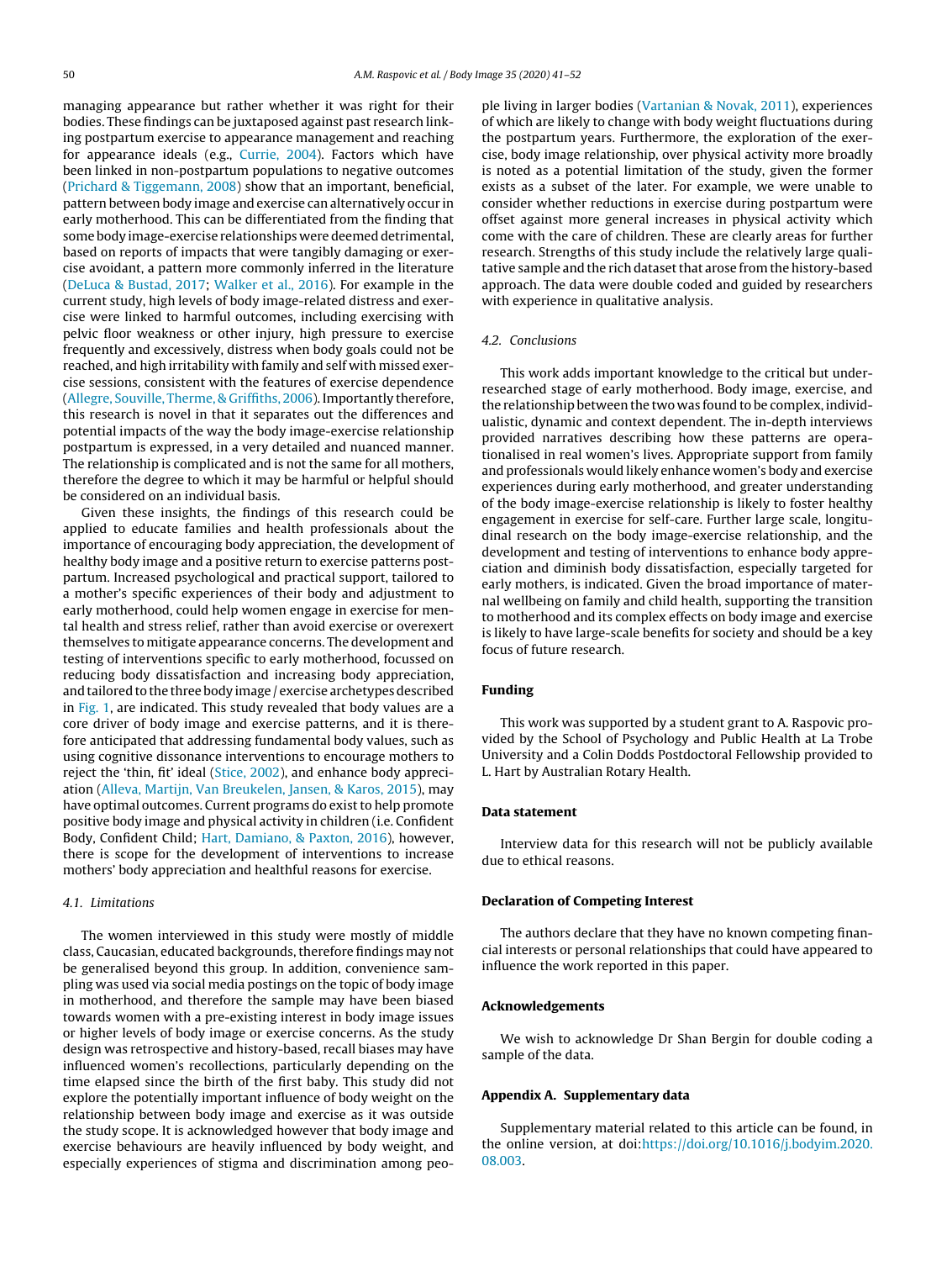#### <span id="page-10-0"></span>**References**

- Abbasi, M., & van den Akker, O. (2015). A systematic review of changes in women's physical activity before and during pregnancy and the postnatal period. Journal of Reproductive and Infant Psychology, 33(4), 325–358. [http://dx.doi.org/10.](dx.doi.org/10.1080/02646838.2015.1012710) [1080/02646838.2015.1012710](dx.doi.org/10.1080/02646838.2015.1012710)
- Allegre, B., Souville, M., Therme, P., & Griffiths, M. (2006). Definitions and measures of exercise dependence. Addiction Research & Theory, 14(6), 631–646. [http://dx.](dx.doi.org/10.1080/16066350600903302) [doi.org/10.1080/16066350600903302](dx.doi.org/10.1080/16066350600903302)
- Alleva, J. M., Martijn, C., Van Breukelen, G. J. P., Jansen, A., & Karos, K. (2015). Expand your Horizon: A programme that improves body image and reduces self-objectification by training women to focus on body functionality. Body Image, 15, 81–89. [http://dx.doi.org/10.1016/j.bodyim.2015.07.001](dx.doi.org/10.1016/j.bodyim.2015.07.001)
- Andrew, R., Tiggemann, M., & Clark, L. (2016). Predictors and health-related outcomes of positive body image in adolescent girls: A prospective study. Developmental Psychology, 52(3), 463–474. [http://dx.doi.org/10.1037/](dx.doi.org/10.1037/dev0000095) [dev0000095](dx.doi.org/10.1037/dev0000095)
- Armstrong, T., Bauman, A., & Davies, J. (2000). Physical activity patterns of Australian adults. Results of the 1999 national physical activity survey Retrieved from:. Canberra: Australian Institute of Health and Welfare. [https://www.aihw.gov.](https://www.aihw.gov.au/reports/physical-activity/physical-activity-patterns-of-australian-adults/contents/table-of-contents) [au/reports/physical-activity/physical-activity-patterns-of-australian-adults/](https://www.aihw.gov.au/reports/physical-activity/physical-activity-patterns-of-australian-adults/contents/table-of-contents) [contents/table-of-contents](https://www.aihw.gov.au/reports/physical-activity/physical-activity-patterns-of-australian-adults/contents/table-of-contents)
- Ashdown-Franks, G., Firth, J., Carney, R., Carvalho, A. F., Hallgren, M., Koyanagi, A., . . . & Stubbs, B. (2020). Exercise as medicine for mental and substance use disorders: A meta-review of the benefits for neuropsychiatric and cognitive outcomes. Sports Medicine, 50(1), 151–170. [http://dx.doi.org/10.1007/s40279-](dx.doi.org/10.1007/s40279-019-01187-6) [019-01187-6](dx.doi.org/10.1007/s40279-019-01187-6)
- Australian Government, Department of Health. (2019). Australia's physical activity and sedentary behaviour guidelines for adults (18 to 64 years) Retrieved from. [https://www1.health.gov.au/internet/main/publishing.nsf/Content/health](https://www1.health.gov.au/internet/main/publishing.nsf/Content/health-pubhlth-strateg-phys-act-guidelines#npa1864)[pubhlth-strateg-phys-act-guidelines#npa1864](https://www1.health.gov.au/internet/main/publishing.nsf/Content/health-pubhlth-strateg-phys-act-guidelines#npa1864)
- Bellows-Riecken, K. H., & Rhodes, R. E. (2008). A birth of inactivity? A review of physical activity and parenthood. Preventive Medicine, 46(2), 99–110. [http://dx.](dx.doi.org/10.1016/j.ypmed.2007.08.003) [doi.org/10.1016/j.ypmed.2007.08.003](dx.doi.org/10.1016/j.ypmed.2007.08.003)
- Berge, J. M., Larson, N., Bauer, K. W., & Neumark-Sztainer, D. (2011). Are parents of young children practicing healthy nutrition and physical activity behaviors? Pediatrics, 127(5), 881–887. [http://dx.doi.org/10.1542/peds.2010-3218](dx.doi.org/10.1542/peds.2010-3218)
- Borodulin, K., Evenson, K. R., & Herring, A. H. (2009). Physical activity patterns during pregnancy through postpartum. BMC Women's Health, 9(1), 32. [http://](dx.doi.org/10.1186/1472-6874-9-32) <dx.doi.org/10.1186/1472-6874-9-32>
- Braun, V., & Clarke, V. (2006). [Using](http://refhub.elsevier.com/S1740-1445(20)30374-0/sbref0055) [thematic](http://refhub.elsevier.com/S1740-1445(20)30374-0/sbref0055) [analysis](http://refhub.elsevier.com/S1740-1445(20)30374-0/sbref0055) [in](http://refhub.elsevier.com/S1740-1445(20)30374-0/sbref0055) [psychology.](http://refhub.elsevier.com/S1740-1445(20)30374-0/sbref0055) [Qualitative](http://refhub.elsevier.com/S1740-1445(20)30374-0/sbref0055) [Research](http://refhub.elsevier.com/S1740-1445(20)30374-0/sbref0055) [in](http://refhub.elsevier.com/S1740-1445(20)30374-0/sbref0055) [Psychology](http://refhub.elsevier.com/S1740-1445(20)30374-0/sbref0055)[,](http://refhub.elsevier.com/S1740-1445(20)30374-0/sbref0055) [3](http://refhub.elsevier.com/S1740-1445(20)30374-0/sbref0055)[\(2\),](http://refhub.elsevier.com/S1740-1445(20)30374-0/sbref0055) [77](http://refhub.elsevier.com/S1740-1445(20)30374-0/sbref0055)–[101.](http://refhub.elsevier.com/S1740-1445(20)30374-0/sbref0055)
- Braun, V., & Clarke, V. (2013). [Successful](http://refhub.elsevier.com/S1740-1445(20)30374-0/sbref0060) [qualitative](http://refhub.elsevier.com/S1740-1445(20)30374-0/sbref0060) [research.](http://refhub.elsevier.com/S1740-1445(20)30374-0/sbref0060) [A](http://refhub.elsevier.com/S1740-1445(20)30374-0/sbref0060) [practical](http://refhub.elsevier.com/S1740-1445(20)30374-0/sbref0060) [guide](http://refhub.elsevier.com/S1740-1445(20)30374-0/sbref0060) [for](http://refhub.elsevier.com/S1740-1445(20)30374-0/sbref0060) [beginners](http://refhub.elsevier.com/S1740-1445(20)30374-0/sbref0060)[.](http://refhub.elsevier.com/S1740-1445(20)30374-0/sbref0060) [London,](http://refhub.elsevier.com/S1740-1445(20)30374-0/sbref0060) [United](http://refhub.elsevier.com/S1740-1445(20)30374-0/sbref0060) [Kingdom:](http://refhub.elsevier.com/S1740-1445(20)30374-0/sbref0060) [Sage.](http://refhub.elsevier.com/S1740-1445(20)30374-0/sbref0060)
- Cash, T. F. & Smolak, L. (Eds.). (2011). [Body](http://refhub.elsevier.com/S1740-1445(20)30374-0/sbref0065) [image:](http://refhub.elsevier.com/S1740-1445(20)30374-0/sbref0065) [A](http://refhub.elsevier.com/S1740-1445(20)30374-0/sbref0065) [handbook](http://refhub.elsevier.com/S1740-1445(20)30374-0/sbref0065) [of](http://refhub.elsevier.com/S1740-1445(20)30374-0/sbref0065) [science,](http://refhub.elsevier.com/S1740-1445(20)30374-0/sbref0065) [practice](http://refhub.elsevier.com/S1740-1445(20)30374-0/sbref0065) [and](http://refhub.elsevier.com/S1740-1445(20)30374-0/sbref0065) [prevention](http://refhub.elsevier.com/S1740-1445(20)30374-0/sbref0065)[.](http://refhub.elsevier.com/S1740-1445(20)30374-0/sbref0065) [New](http://refhub.elsevier.com/S1740-1445(20)30374-0/sbref0065) [York,](http://refhub.elsevier.com/S1740-1445(20)30374-0/sbref0065) [NY:](http://refhub.elsevier.com/S1740-1445(20)30374-0/sbref0065) [Guilford](http://refhub.elsevier.com/S1740-1445(20)30374-0/sbref0065) [Press.](http://refhub.elsevier.com/S1740-1445(20)30374-0/sbref0065)
- Clark, A., Skouteris, H., Wertheim, E. H., Paxton, S. J., & Milgrom, J. (2009a). The relationship between depression and body dissatisfaction across pregnancy and the postpartum: A prospective study. Journal of Health Psychology, 14(1), 27–35. [http://dx.doi.org/10.1177/1359105308097940](dx.doi.org/10.1177/1359105308097940)
- Clark, A., Skouteris, H., Wertheim, E. H., Paxton, S. J., & Milgrom, J. (2009b). My baby body: A qualitative insight into women's body-related experiences and mood during pregnancy and the postpartum. Journal of Reproductive and Infant Psychology, 27(4), 330–345. [http://dx.doi.org/10.1080/02646830903190904](dx.doi.org/10.1080/02646830903190904)
- Cohen, J. (1960). A coefficient of agreement for nominal scales. Educational and Psychological Measurement, 20(1), 37–46. [http://dx.doi.org/10.1177/](dx.doi.org/10.1177/001316446002000104) [001316446002000104](dx.doi.org/10.1177/001316446002000104)
- Cole, A. L. & Knowles, J. G. (Eds.). (2011). [Lives](http://refhub.elsevier.com/S1740-1445(20)30374-0/sbref0085) [in](http://refhub.elsevier.com/S1740-1445(20)30374-0/sbref0085) [context.](http://refhub.elsevier.com/S1740-1445(20)30374-0/sbref0085) [The](http://refhub.elsevier.com/S1740-1445(20)30374-0/sbref0085) [art](http://refhub.elsevier.com/S1740-1445(20)30374-0/sbref0085) [of](http://refhub.elsevier.com/S1740-1445(20)30374-0/sbref0085) [history](http://refhub.elsevier.com/S1740-1445(20)30374-0/sbref0085) [based](http://refhub.elsevier.com/S1740-1445(20)30374-0/sbref0085) [research](http://refhub.elsevier.com/S1740-1445(20)30374-0/sbref0085). [Walnut](http://refhub.elsevier.com/S1740-1445(20)30374-0/sbref0085) [Creek,](http://refhub.elsevier.com/S1740-1445(20)30374-0/sbref0085) [CA:](http://refhub.elsevier.com/S1740-1445(20)30374-0/sbref0085) [AltaMira](http://refhub.elsevier.com/S1740-1445(20)30374-0/sbref0085) [Press.](http://refhub.elsevier.com/S1740-1445(20)30374-0/sbref0085)
- Collings, R., Hill, B., & Skouteris, H. (2018). The influence of psychological factors on postpartum weight retention 12 months post-birth. Journal of Reproductive and Infant Psychology, 36(2), 177–191. [http://dx.doi.org/10.1080/02646838.2018.](dx.doi.org/10.1080/02646838.2018.1424323) [1424323](dx.doi.org/10.1080/02646838.2018.1424323)
- Currie, J. (2004). Motherhood, stress and the exercise experience: Freedom or constraint? Leisure Studies, 23(3), 225–242. [http://dx.doi.org/10.1080/](dx.doi.org/10.1080/0261436042000251987) [0261436042000251987](dx.doi.org/10.1080/0261436042000251987)
- Davenport, M. H., Giroux, I., Sopper, M. M., & Mottola, M. F. (2011). Postpartum exercise regardless of intensity improves chronic disease risk factors. Medicine and Science in Sports and Exercise, 43(6), 951–958. [http://dx.doi.org/10.1249/](dx.doi.org/10.1249/MSS.0b013e3182051155) [MSS.0b013e3182051155](dx.doi.org/10.1249/MSS.0b013e3182051155)
- DeLuca, J. R., & Bustad, J. J. (2017). 'My baby and this mom body': Examining post-partum bodywork through stroller fitness. Qualitative Research in Sport Exercise and Health, 9(1), 133–148. [http://dx.doi.org/10.1080/2159676X.2016.](dx.doi.org/10.1080/2159676X.2016.1246472) [1246472](dx.doi.org/10.1080/2159676X.2016.1246472)
- Devine, C. M., Bove, C. F., & Olson, C. M. (2000). Continuity and change in women's weight orientations and lifestyle practices through pregnancy and the postpartum period: The influence of life course trajectories and transitional events. Social Science & Medicine, 50(4), 567–582. [http://dx.doi.org/10.1016/](dx.doi.org/10.1016/S0277-9536(99)00314-7) [S0277-9536\(99\)00314-7](dx.doi.org/10.1016/S0277-9536(99)00314-7)
- Downs, D. S., DiNallo, J. M., & Kirner, T. L. (2008). Determinants of pregnancy and postpartum depression: Prospective influences of depressive symptoms, body image satisfaction, and exercise behavior. Annals of Behavioral Medicine, 36(1), 54–63. [http://dx.doi.org/10.1007/s12160-008-9044-9](dx.doi.org/10.1007/s12160-008-9044-9)
- Edwardson, C. L., & Gorely, T. (2010). Parental influences on different types and intensities of physical activity in youth: A systematic review. Psychology of

Sport and Exercise, 11(6), 522–535. [http://dx.doi.org/10.1016/j.psychsport.](dx.doi.org/10.1016/j.psychsport.2010.05.001) [2010.05.001](dx.doi.org/10.1016/j.psychsport.2010.05.001)

- Engberg, E., Alen, M., Kukkonen-Harjula, K., Peltonen, J. E., Tikkanen, H. O., & Pekkarinen, H. (2012). Life events and change in leisure time physical activity. Sports Medicine, 42(5), 433–447. [http://dx.doi.org/10.2165/11597610-](dx.doi.org/10.2165/11597610-000000000-00000) [000000000-00000](dx.doi.org/10.2165/11597610-000000000-00000)
- Erbil, N., Şenkul, A., Başara, G. F., Sağlam, Y., & Gezer, M. (2012). Body image among Turkish women during the first year postpartum. Health Care for Women International, 33(2), 125–137. [http://dx.doi.org/10.1080/07399332.2011.](dx.doi.org/10.1080/07399332.2011.603977) [603977](dx.doi.org/10.1080/07399332.2011.603977)
- Fern, V. A., Buckley, E., & Grogan, S. (2012). Women's experiences of body image and weight loss after childbirth. British Journal of Midwifery, 20(12), 860–865. [http://dx.doi.org/10.12968/bjom.2012.20.12.860](dx.doi.org/10.12968/bjom.2012.20.12.860)
- Fern, V. A., Buckley, E., & Grogan, S. (2014). Women's experiences of body image and baby feeding choices: Dealing with the pressure to be slender. British Journal of Midwifery, 22(11), 788–794. [http://dx.doi.org/10.12968/bjom.2014.](dx.doi.org/10.12968/bjom.2014.22.11.788) [22.11.788](dx.doi.org/10.12968/bjom.2014.22.11.788)
- Fox, B., & Neiterman, E. (2015). Embodied motherhood: Women's feelings about their postpartum bodies. Gender & Society, 29(5), 670-693. [http://dx.doi.org/](dx.doi.org/10.1177/0891243215591598) [10.1177/0891243215591598](dx.doi.org/10.1177/0891243215591598)
- Gjerdingen, D., Fontaine, P., Crow, S., McGovern, P., Center, B., & Miner, M. (2009). Predictors of mothers' postpartum body dissatisfaction. Women & Health, 49(6-7), 491–504. [http://dx.doi.org/10.1080/03630240903423998](dx.doi.org/10.1080/03630240903423998)
- Gross, C. L., & Marcussen, K. (2017). Postpartum depression in mothers and fathers: The role of parenting efficacy expectations during the transition to parenthood. Sex Roles, 76(5), 290–293. [http://dx.doi.org/10.1007/s11199-016-0629-7](dx.doi.org/10.1007/s11199-016-0629-7)
- Harris, H., Ellison, G., & Clement, S. (1999). Relative importance of heritable characteristics and lifestyle in the development of maternal obesity. Journal of Epidemiology and Community Health, 53(2), 66–74. [http://dx.doi.org/10.1136/](dx.doi.org/10.1136/jech.53.2.66) [jech.53.2.66](dx.doi.org/10.1136/jech.53.2.66)
- Hart, L. M., Damiano, S. R., & Paxton, S. J. (2016). Confident body, confident child: A randomized controlled trial evaluation of a parenting resource for promoting healthy body image and eating patterns in 2- to 6-year old children. The International Journal of Eating Disorders, 49(5), 458–472. [http://dx.doi.org/10.](dx.doi.org/10.1002/eat.22494) [1002/eat.22494](dx.doi.org/10.1002/eat.22494)
- Hinton, P. S., & Olson, C. M. (2001). Postpartum exercise and food intake: The importance of behavior-specific self-efficacy. Journal of the American Dietetic Association, 101(12), 1430–1437. [http://dx.doi.org/10.1016/S0002-](dx.doi.org/10.1016/S0002-8223(01)00345-5) [8223\(01\)00345-5](dx.doi.org/10.1016/S0002-8223(01)00345-5)
- Hiser, P. L. (1987). Concerns of multiparas during the second postpartum week. Journal of Obstetric, Gynecologic, & Neonatal Nursing, 16(3), 195–203. [http://dx.](dx.doi.org/10.1111/j.1552-6909.1987.tb01457.x) [doi.org/10.1111/j.1552-6909.1987.tb01457.x](dx.doi.org/10.1111/j.1552-6909.1987.tb01457.x)
- Homan, K. J., & Tylka, T. L. (2014). Appearance-based exercise motivation moderates the relationship between exercise frequency and positive body image. Body Image, 11(2), 101–108. [http://dx.doi.org/10.1016/j.bodyim.2014.](dx.doi.org/10.1016/j.bodyim.2014.01.003) [01.003](dx.doi.org/10.1016/j.bodyim.2014.01.003)
- Jenkin, W., & Tiggemann, M. (1997). Psychological effects of weight retained after pregnancy. Women & Health, 25(1), 89–98. [http://dx.doi.org/10.1300/](dx.doi.org/10.1300/J013v25n01_06) [J013v25n01](dx.doi.org/10.1300/J013v25n01_06) [06](dx.doi.org/10.1300/J013v25n01_06)
- Lovering, M. E., Rodgers, R. F., George, J. E., & Franko, D. L. (2018). Exploring the Tripartite Influence Model of body dissatisfaction in postpartum women. Body
- Image, 24, 44–54. [http://dx.doi.org/10.1016/j.bodyim.2017.12.001](dx.doi.org/10.1016/j.bodyim.2017.12.001) MacPhail, C., Khoza, N., Abler, L., & Ranganathan, M. (2016). Process guidelines for establishing intercoder reliability in qualitative studies. Qualitative Research, 16(2), 198–212. [http://dx.doi.org/10.1177/1468794115577012](dx.doi.org/10.1177/1468794115577012)
- Mørkved, S., & Bø, K. (2014). Effect of pelvic floor muscle training during pregnancy and after child birth on prevention and treatment of urinary incontinence: A systematic review. British Journal of Sports Medicine, 48(4), 299-310. [http://dx.](dx.doi.org/10.1136/bjsports-2012-091758) [doi.org/10.1136/bjsports-2012-091758](dx.doi.org/10.1136/bjsports-2012-091758)
- Montgomery, K. S., Aniello, T. D., Phillips, J. D., Kirkpatrick, T., Catledge, C., Braveboy, K., . . . & Hatmaker-Flanigan, E. (2013). Experiences accompanying postpartum weight loss: Benefits, successes, and well-being. Health Care for Women International, 34(7), 577–591. [http://dx.doi.org/10.1080/07399332.](dx.doi.org/10.1080/07399332.2012.736568) [2012.736568](dx.doi.org/10.1080/07399332.2012.736568)
- Prichard, I., & Tiggemann, M. (2008). Relations among exercise type, self-objectification, and body image in the fitness centre environment: The role of reasons for exercise. Psychology of Sport & Exercise, 9, 855–866. [http://](dx.doi.org/10.1016/j.psychsport.2007.10.005)
- <dx.doi.org/10.1016/j.psychsport.2007.10.005> Rallis, S., Skouteris, H., Wertheim, E. H., & Paxton, S. J. (2007). Predictors of body image during the first year postpartum: A prospective study. Women & Health, 45(1), 87–104. [http://dx.doi.org/10.1300/J013v45n01](dx.doi.org/10.1300/J013v45n01_06) [06](dx.doi.org/10.1300/J013v45n01_06)
- Rocco, P., Orbitello, B., Perini, L., Pera, V., Ciano, R., & Balestrieri, M. (2005). Effects of pregnancy on eating attitudes and disorders. Journal of Psychosomatic Research, 59(3), 175–179. [http://dx.doi.org/10.1016/j.jpsychores.2005.03.002](dx.doi.org/10.1016/j.jpsychores.2005.03.002)
- Rodgers, R. F., Paxton, S. J., & McLean, S. A. (2014). A biopsychosocial model of body image concerns and disordered eating in early adolescent girls. Journal of Youth and Adolescence, 43(5), 814–823. [http://dx.doi.org/10.1007/s10964-013-0013-](dx.doi.org/10.1007/s10964-013-0013-7) [7](dx.doi.org/10.1007/s10964-013-0013-7)
- Saldaña, J. (2016). [The](http://refhub.elsevier.com/S1740-1445(20)30374-0/sbref0230) [coding](http://refhub.elsevier.com/S1740-1445(20)30374-0/sbref0230) [manual](http://refhub.elsevier.com/S1740-1445(20)30374-0/sbref0230) [for](http://refhub.elsevier.com/S1740-1445(20)30374-0/sbref0230) [qualitative](http://refhub.elsevier.com/S1740-1445(20)30374-0/sbref0230) [researchers](http://refhub.elsevier.com/S1740-1445(20)30374-0/sbref0230) [\(3rd](http://refhub.elsevier.com/S1740-1445(20)30374-0/sbref0230) [ed.\).](http://refhub.elsevier.com/S1740-1445(20)30374-0/sbref0230) [London,](http://refhub.elsevier.com/S1740-1445(20)30374-0/sbref0230) [UK:](http://refhub.elsevier.com/S1740-1445(20)30374-0/sbref0230) [Sage](http://refhub.elsevier.com/S1740-1445(20)30374-0/sbref0230) [Publications.](http://refhub.elsevier.com/S1740-1445(20)30374-0/sbref0230)
- Saligheh, M., McNamara, B., & Rooney, R. (2016). Perceived barriers and enablers of physical activity in postpartum women: A qualitative approach. BMC Pregnancy and Childbirth, 16(1), 131. [http://dx.doi.org/10.1186/s12884-016-0908-x](dx.doi.org/10.1186/s12884-016-0908-x)
- Skouteris, H., Carr, R., Wertheim, E. H., Paxton, S. J., & Duncombe, D. (2005). A prospective study of factors that lead to body dissatisfaction during pregnancy. Body Image, 2(4), 347–361. [http://dx.doi.org/10.1016/j.bodyim.2005.09.002](dx.doi.org/10.1016/j.bodyim.2005.09.002)